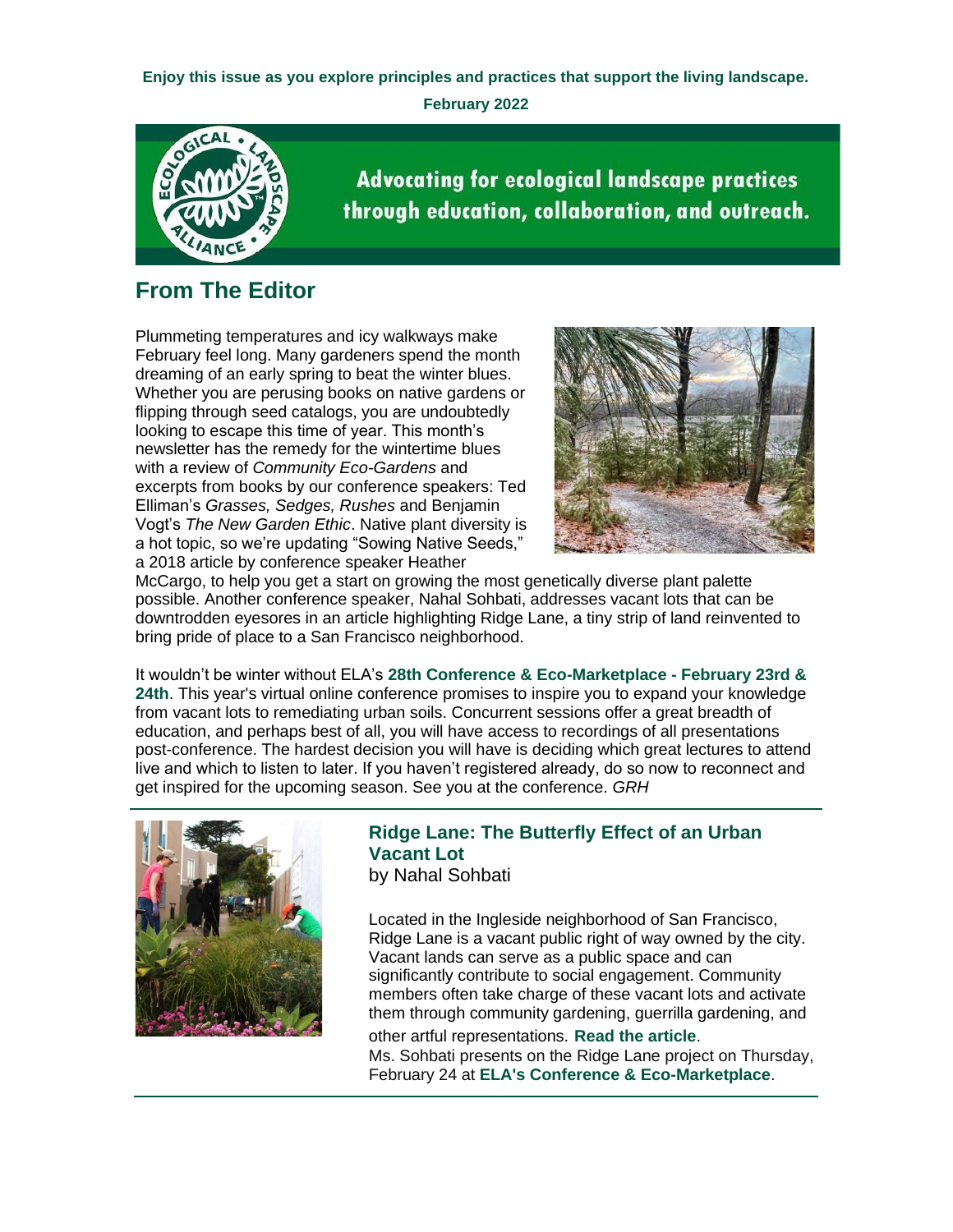



by Benjamin Vogt

Based on the number of genetically unique ecological niches, the loss of overall biodiversity is our most significant threat to a livable world. Loss of habitat can be partially overcome if species move and share their genetic material. Diverse and linked ecosystems that allow migration are crucial, acting as a climate change buffer by helping as many species as possible adapt. **[Read the article](https://r20.rs6.net/tn.jsp?f=0018rZkbgqW5TUvayNluqdWO9e-QXgcaex6Ie3siAHlb9j74Oey3eByu-Do5Dk9I2JesD6V0LRDBUq63Hyfd-wtzZXAZn86iRIom0Hq7-N1HI-o30IlhVl7LApV8x-qNRK_ome_0lFf9_jiYD9u0NNU8c7Oe9bjZjIWNFUl3M_0Qzq3LUxTg6wU_iNOMAHxWfQXU-VIkxThajtOtPyKfmT323r3s7BtfXv7&c=S9sKsTGS6vDjggBL2TOe1jsqFMtZjnNALS53nMWTW9-54jbJNGQgXw==&ch=xX1nnLOwonKBGYjkKM1M2ozIAu3-f_VAygDp6BZPC0QGB8YoZezeig==)**.

Mr. Vogt presents "A New Garden Ethic" on Thursday, February 24 at **[ELA's Conference & Eco-Marketplace](https://r20.rs6.net/tn.jsp?f=0018rZkbgqW5TUvayNluqdWO9e-QXgcaex6Ie3siAHlb9j74Oey3eByuyl1GTDCW45rHjF6Egh8t0myN68CnpSpoz8myw-5A-yx6i30Eas1C6s0sZrAiaMQN3SIttSj8jvBefbbGvAjiX9HWnxEWz7XQyzAz2CIN87TvOjox4rTgHjexGGoUtxhNheaXjSjSAv3HA5v_x1SNOgvYIGFJU8Ax5p4W5iDBM0s2Ibsy-DYsmE=&c=S9sKsTGS6vDjggBL2TOe1jsqFMtZjnNALS53nMWTW9-54jbJNGQgXw==&ch=xX1nnLOwonKBGYjkKM1M2ozIAu3-f_VAygDp6BZPC0QGB8YoZezeig==)**.





Community **Eco-Gardens** Landscaping with Native Plants

**Dennis Swiftdeer Paige** Foreword by Douglas W. Tallamy

#### **Grasses, Sedges, Rushes** by Lauren Brown & Ted Elliman

Grasses are everywhere. They cover vast areas of the earth, yet they also grow out of the cracks of city sidewalks. Yet few people - even those who are passionately interested in nature - take the trouble to learn the names of grasses. Here are but a few types of grasses, sedges, and rushes to whet your appetite to discover the wonders of these plant species. **[Read](https://r20.rs6.net/tn.jsp?f=0018rZkbgqW5TUvayNluqdWO9e-QXgcaex6Ie3siAHlb9j74Oey3eByu-Do5Dk9I2Je5KfopSWXfjBQWNXzbey9tOPjz9U9sAq686XD8QkHZ9MTCXGQ-6VLoou4bHY1fMAtFUcWHQy6Z-kYKjrScZUSYSFWRMQ6yzhjMnLFN9hSRVagaj5eqBLxFuePZC_N4eN_wcNVSpxqucTFhTeDHJo_3sMVwWAx--3eMtHseQXDs1k=&c=S9sKsTGS6vDjggBL2TOe1jsqFMtZjnNALS53nMWTW9-54jbJNGQgXw==&ch=xX1nnLOwonKBGYjkKM1M2ozIAu3-f_VAygDp6BZPC0QGB8YoZezeig==)  [the article.](https://r20.rs6.net/tn.jsp?f=0018rZkbgqW5TUvayNluqdWO9e-QXgcaex6Ie3siAHlb9j74Oey3eByu-Do5Dk9I2Je5KfopSWXfjBQWNXzbey9tOPjz9U9sAq686XD8QkHZ9MTCXGQ-6VLoou4bHY1fMAtFUcWHQy6Z-kYKjrScZUSYSFWRMQ6yzhjMnLFN9hSRVagaj5eqBLxFuePZC_N4eN_wcNVSpxqucTFhTeDHJo_3sMVwWAx--3eMtHseQXDs1k=&c=S9sKsTGS6vDjggBL2TOe1jsqFMtZjnNALS53nMWTW9-54jbJNGQgXw==&ch=xX1nnLOwonKBGYjkKM1M2ozIAu3-f_VAygDp6BZPC0QGB8YoZezeig==)**

Mr. Elliman explores grasses, sedges and rushes on Thursday, February 24 at **[ELA's Conference & Eco-](https://r20.rs6.net/tn.jsp?f=0018rZkbgqW5TUvayNluqdWO9e-QXgcaex6Ie3siAHlb9j74Oey3eByuyl1GTDCW45rHjF6Egh8t0myN68CnpSpoz8myw-5A-yx6i30Eas1C6s0sZrAiaMQN3SIttSj8jvBefbbGvAjiX9HWnxEWz7XQyzAz2CIN87TvOjox4rTgHjexGGoUtxhNheaXjSjSAv3HA5v_x1SNOgvYIGFJU8Ax5p4W5iDBM0s2Ibsy-DYsmE=&c=S9sKsTGS6vDjggBL2TOe1jsqFMtZjnNALS53nMWTW9-54jbJNGQgXw==&ch=xX1nnLOwonKBGYjkKM1M2ozIAu3-f_VAygDp6BZPC0QGB8YoZezeig==)[Marketplace](https://r20.rs6.net/tn.jsp?f=0018rZkbgqW5TUvayNluqdWO9e-QXgcaex6Ie3siAHlb9j74Oey3eByuyl1GTDCW45rHjF6Egh8t0myN68CnpSpoz8myw-5A-yx6i30Eas1C6s0sZrAiaMQN3SIttSj8jvBefbbGvAjiX9HWnxEWz7XQyzAz2CIN87TvOjox4rTgHjexGGoUtxhNheaXjSjSAv3HA5v_x1SNOgvYIGFJU8Ax5p4W5iDBM0s2Ibsy-DYsmE=&c=S9sKsTGS6vDjggBL2TOe1jsqFMtZjnNALS53nMWTW9-54jbJNGQgXw==&ch=xX1nnLOwonKBGYjkKM1M2ozIAu3-f_VAygDp6BZPC0QGB8YoZezeig==)**.

### **Community Eco-Gardens**

by Dennis Swiftdeer Paige reviewed by Georgia Harris

In his book *Community Eco-Gardens*, Dennis Swiftdeer Paige brings an optimistic and can-do attitude to his twenty-year project of creating a native landscape in a five-acre condo complex outside of Chicago. Paige, always entranced by the natural world, gradually develops a native natural habitat in his residential Town Square Condominium Complex. **[Read](https://r20.rs6.net/tn.jsp?f=0018rZkbgqW5TUvayNluqdWO9e-QXgcaex6Ie3siAHlb9j74Oey3eByu-Do5Dk9I2JemQ4ZExbq3ZubeP0WPMprmqF9U8F8Ggmd8Ki7FQp-XXowhV6k-KNDCHWyZ5rspfYRQ1NQxm9D4VtZ1L0O0jyqEq5gzKqvidYlVaNiFCvtKeQR0ZhxwvwV8-wJopL8ftOl4SSQLd-f6XpQrl7ThtMkBEdNHeMuD2DGFo2KpCvOQzY=&c=S9sKsTGS6vDjggBL2TOe1jsqFMtZjnNALS53nMWTW9-54jbJNGQgXw==&ch=xX1nnLOwonKBGYjkKM1M2ozIAu3-f_VAygDp6BZPC0QGB8YoZezeig==)  [the review.](https://r20.rs6.net/tn.jsp?f=0018rZkbgqW5TUvayNluqdWO9e-QXgcaex6Ie3siAHlb9j74Oey3eByu-Do5Dk9I2JemQ4ZExbq3ZubeP0WPMprmqF9U8F8Ggmd8Ki7FQp-XXowhV6k-KNDCHWyZ5rspfYRQ1NQxm9D4VtZ1L0O0jyqEq5gzKqvidYlVaNiFCvtKeQR0ZhxwvwV8-wJopL8ftOl4SSQLd-f6XpQrl7ThtMkBEdNHeMuD2DGFo2KpCvOQzY=&c=S9sKsTGS6vDjggBL2TOe1jsqFMtZjnNALS53nMWTW9-54jbJNGQgXw==&ch=xX1nnLOwonKBGYjkKM1M2ozIAu3-f_VAygDp6BZPC0QGB8YoZezeig==)**



## **Sowing Native Seeds**

by Heather McCargo

The seeds of wild plants have different needs than those of typical garden and vegetable species. However, understanding the specific requirements for successful propagation and knowledge of some propagation techniques will help assure success. **[Read the article.](https://r20.rs6.net/tn.jsp?f=0018rZkbgqW5TUvayNluqdWO9e-QXgcaex6Ie3siAHlb9j74Oey3eByu-Do5Dk9I2JeeaJBz0flADhdoTKW37z75SdaRr1VmT9-hmW_DLQWn_5TZY2MKZKVbsC2YBNlMKMmXug87wSpBkcPYuupYcY4mMW9lC-rt-SwQFR3lcr7fX3aSeT_D8x3gbPI9OhxtZ9RaIAY2n_0EhKJ3phYPUK8PoBB6IAM24m8w2273g2nDOOEic-NKajQzFeOA_g4ykb7&c=S9sKsTGS6vDjggBL2TOe1jsqFMtZjnNALS53nMWTW9-54jbJNGQgXw==&ch=xX1nnLOwonKBGYjkKM1M2ozIAu3-f_VAygDp6BZPC0QGB8YoZezeig==)** Ms. McCargo presents "Urban Pollinator Corridors" on Wednesday, February 23 at **[ELA's Conference & Eco-](https://r20.rs6.net/tn.jsp?f=0018rZkbgqW5TUvayNluqdWO9e-QXgcaex6Ie3siAHlb9j74Oey3eByuyl1GTDCW45rHjF6Egh8t0myN68CnpSpoz8myw-5A-yx6i30Eas1C6s0sZrAiaMQN3SIttSj8jvBefbbGvAjiX9HWnxEWz7XQyzAz2CIN87TvOjox4rTgHjexGGoUtxhNheaXjSjSAv3HA5v_x1SNOgvYIGFJU8Ax5p4W5iDBM0s2Ibsy-DYsmE=&c=S9sKsTGS6vDjggBL2TOe1jsqFMtZjnNALS53nMWTW9-54jbJNGQgXw==&ch=xX1nnLOwonKBGYjkKM1M2ozIAu3-f_VAygDp6BZPC0QGB8YoZezeig==)[Marketplace](https://r20.rs6.net/tn.jsp?f=0018rZkbgqW5TUvayNluqdWO9e-QXgcaex6Ie3siAHlb9j74Oey3eByuyl1GTDCW45rHjF6Egh8t0myN68CnpSpoz8myw-5A-yx6i30Eas1C6s0sZrAiaMQN3SIttSj8jvBefbbGvAjiX9HWnxEWz7XQyzAz2CIN87TvOjox4rTgHjexGGoUtxhNheaXjSjSAv3HA5v_x1SNOgvYIGFJU8Ax5p4W5iDBM0s2Ibsy-DYsmE=&c=S9sKsTGS6vDjggBL2TOe1jsqFMtZjnNALS53nMWTW9-54jbJNGQgXw==&ch=xX1nnLOwonKBGYjkKM1M2ozIAu3-f_VAygDp6BZPC0QGB8YoZezeig==)**.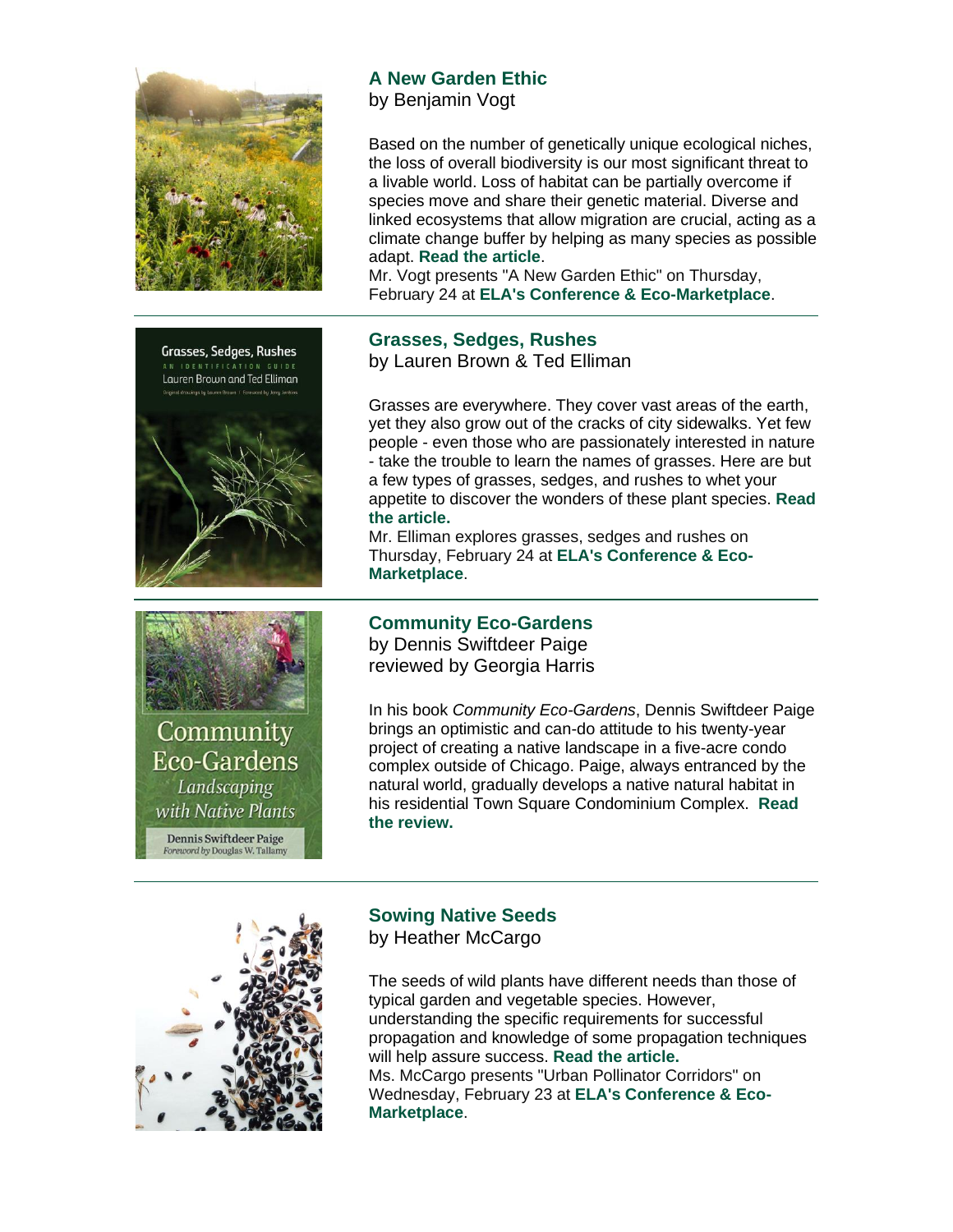# **ELA News**

### **[28th ELA Conference & Eco-Marketplace](https://r20.rs6.net/tn.jsp?f=0018rZkbgqW5TUvayNluqdWO9e-QXgcaex6Ie3siAHlb9j74Oey3eByu0O1nZGxDAl64TPa8EG5jGjVvTAl7WjRjYVlYixBIz4_-1zNNlbI8PwR3BbO89XbvQG6-AiJqALd_Z_V80LCr2AUcyPNdqb6E61HXo9cYwF97Wo2UrYr09ebudh1XkQycNhZDBFGPYTpFmHeGmyWxXEk34qRf-SMfg==&c=S9sKsTGS6vDjggBL2TOe1jsqFMtZjnNALS53nMWTW9-54jbJNGQgXw==&ch=xX1nnLOwonKBGYjkKM1M2ozIAu3-f_VAygDp6BZPC0QGB8YoZezeig==)** - February 23 & 24, 2022

There's still time to join us for ELA's two-day virtual **[28](https://r20.rs6.net/tn.jsp?f=0018rZkbgqW5TUvayNluqdWO9e-QXgcaex6Ie3siAHlb9j74Oey3eByuyl1GTDCW45rHjF6Egh8t0myN68CnpSpoz8myw-5A-yx6i30Eas1C6s0sZrAiaMQN3SIttSj8jvBefbbGvAjiX9HWnxEWz7XQyzAz2CIN87TvOjox4rTgHjexGGoUtxhNheaXjSjSAv3HA5v_x1SNOgvYIGFJU8Ax5p4W5iDBM0s2Ibsy-DYsmE=&c=S9sKsTGS6vDjggBL2TOe1jsqFMtZjnNALS53nMWTW9-54jbJNGQgXw==&ch=xX1nnLOwonKBGYjkKM1M2ozIAu3-f_VAygDp6BZPC0QGB8YoZezeig==)[th](https://r20.rs6.net/tn.jsp?f=0018rZkbgqW5TUvayNluqdWO9e-QXgcaex6Ie3siAHlb9j74Oey3eByuyl1GTDCW45rHjF6Egh8t0myN68CnpSpoz8myw-5A-yx6i30Eas1C6s0sZrAiaMQN3SIttSj8jvBefbbGvAjiX9HWnxEWz7XQyzAz2CIN87TvOjox4rTgHjexGGoUtxhNheaXjSjSAv3HA5v_x1SNOgvYIGFJU8Ax5p4W5iDBM0s2Ibsy-DYsmE=&c=S9sKsTGS6vDjggBL2TOe1jsqFMtZjnNALS53nMWTW9-54jbJNGQgXw==&ch=xX1nnLOwonKBGYjkKM1M2ozIAu3-f_VAygDp6BZPC0QGB8YoZezeig==) [Conference & Eco-Marketplace](https://r20.rs6.net/tn.jsp?f=0018rZkbgqW5TUvayNluqdWO9e-QXgcaex6Ie3siAHlb9j74Oey3eByuyl1GTDCW45rHjF6Egh8t0myN68CnpSpoz8myw-5A-yx6i30Eas1C6s0sZrAiaMQN3SIttSj8jvBefbbGvAjiX9HWnxEWz7XQyzAz2CIN87TvOjox4rTgHjexGGoUtxhNheaXjSjSAv3HA5v_x1SNOgvYIGFJU8Ax5p4W5iDBM0s2Ibsy-DYsmE=&c=S9sKsTGS6vDjggBL2TOe1jsqFMtZjnNALS53nMWTW9-54jbJNGQgXw==&ch=xX1nnLOwonKBGYjkKM1M2ozIAu3-f_VAygDp6BZPC0QGB8YoZezeig==)**. If you haven't yet explored the schedule, there are lots of interesting topics and presenters to pique your interest.

Two tracks on Wednesday will offer insights and information on developing landscapes to support pollinators:

- **[Ecological Lessons from Pollinator Habitat](https://r20.rs6.net/tn.jsp?f=0018rZkbgqW5TUvayNluqdWO9e-QXgcaex6Ie3siAHlb9j74Oey3eByuypn4S6t-hwhNX07bnFipQ5b8hhSxO5CEtdiMciBym5vV1AEdCvM-Cgaw8Zt33OgXkFpGa4ylJIlItn5yMDqB8z2wArwTZ6uT_SXRt-gcnWpEgm7MR2vtBMX1UTdaBZVksHRm9c-S6Kz1ew2P4-qzk_-sFtT7b7UsAGk_tmbjSuN&c=S9sKsTGS6vDjggBL2TOe1jsqFMtZjnNALS53nMWTW9-54jbJNGQgXw==&ch=xX1nnLOwonKBGYjkKM1M2ozIAu3-f_VAygDp6BZPC0QGB8YoZezeig==)**
- **Strategies [for Supporting Urban Pollinators](https://r20.rs6.net/tn.jsp?f=0018rZkbgqW5TUvayNluqdWO9e-QXgcaex6Ie3siAHlb9j74Oey3eByuypn4S6t-hwhoQcUX_jDpaFTzdLMhe8bBeVlo73IC9GlkbPBKr9CA1ZcdlOCM-atGNF3NyaSVD_sPPEBxjbdSDDgSwvRTyc736krp3OAnAp1veKFQ9VlIp8CY3sCuLCmNKypDaDYK0_DxnDvnxcTpgXA_0t3920fmvDFaROnD0zZitGI98ioZQS8I3dSfcj69aXKefVoPalU0Ok7eY06iL8=&c=S9sKsTGS6vDjggBL2TOe1jsqFMtZjnNALS53nMWTW9-54jbJNGQgXw==&ch=xX1nnLOwonKBGYjkKM1M2ozIAu3-f_VAygDp6BZPC0QGB8YoZezeig==)**

Thursday's lineup of presentations includes a broad range of topics with a **[Focus on Design](https://r20.rs6.net/tn.jsp?f=0018rZkbgqW5TUvayNluqdWO9e-QXgcaex6Ie3siAHlb9j74Oey3eByuypn4S6t-hwhmyUJ84LrWmeF_GBoTPXjNWEZiWIq6MmsHDzytCPAN3dd1M-iaCUzdI_ld_6mxMkFgUKwaOQmETIvOMD4bvniG15UUh-hraEUld97NtpMiAQgraLwlLphurFobqGd8QrID6Ozm_byhxedWafbClSR5Q==&c=S9sKsTGS6vDjggBL2TOe1jsqFMtZjnNALS53nMWTW9-54jbJNGQgXw==&ch=xX1nnLOwonKBGYjkKM1M2ozIAu3-f_VAygDp6BZPC0QGB8YoZezeig==)** track and a **[Focus on Practice](https://r20.rs6.net/tn.jsp?f=0018rZkbgqW5TUvayNluqdWO9e-QXgcaex6Ie3siAHlb9j74Oey3eByuypn4S6t-hwhBPsOesBo9SRaAVTmjzff6vZznW6vZks63l2cXAnYe_mr-VXdhfol0OARQTelEW5kCNIGstjvAfQTHNRY1SKFFdWzXgYEn4AGS55niZ3wRqDlp0VXx-_ElrW3545PdKszdnRQjjPKFhLsflGc7FovClP5fSNNDwjDlxXU3JoAx8k=&c=S9sKsTGS6vDjggBL2TOe1jsqFMtZjnNALS53nMWTW9-54jbJNGQgXw==&ch=xX1nnLOwonKBGYjkKM1M2ozIAu3-f_VAygDp6BZPC0QGB8YoZezeig==)** track. A third track of **[Idea Exchanges](https://r20.rs6.net/tn.jsp?f=0018rZkbgqW5TUvayNluqdWO9e-QXgcaex6Ie3siAHlb9j74Oey3eByuypn4S6t-hwh1oSdrp9Xs6d8veEcBCsUY7ERCEKhq5RYPuf_qZFoL1MfHauOZnVSPeHiM5WBiHB6MXmImi3Ylc9EWXW43wBhwt5W98BzqpuS8M0bhD6iBQILww_wD9-PXs5ciwBge81YSvVZKW9E5hJnYXYsHfP1XQ==&c=S9sKsTGS6vDjggBL2TOe1jsqFMtZjnNALS53nMWTW9-54jbJNGQgXw==&ch=xX1nnLOwonKBGYjkKM1M2ozIAu3-f_VAygDp6BZPC0QGB8YoZezeig==)** digs into four thoughtprovoking topics.

CEUs nave been granted by APLD (4/day), ASLA LA CES (4/day for specific tracks), NOFA OLCP (4/day), SER (2/day), MALP MCLP (2/day), and MCH (1).

Registrants will receive recordings of presentations after the conference. Don't miss out on early discounts for this signature event! **[Register now](https://r20.rs6.net/tn.jsp?f=0018rZkbgqW5TUvayNluqdWO9e-QXgcaex6Ie3siAHlb9j74Oey3eByu0O1nZGxDAl64TPa8EG5jGjVvTAl7WjRjYVlYixBIz4_-1zNNlbI8PwR3BbO89XbvQG6-AiJqALd_Z_V80LCr2AUcyPNdqb6E61HXo9cYwF97Wo2UrYr09ebudh1XkQycNhZDBFGPYTpFmHeGmyWxXEk34qRf-SMfg==&c=S9sKsTGS6vDjggBL2TOe1jsqFMtZjnNALS53nMWTW9-54jbJNGQgXw==&ch=xX1nnLOwonKBGYjkKM1M2ozIAu3-f_VAygDp6BZPC0QGB8YoZezeig==)**.

> **[Thank you to our 2022 Conference Sponsors!](https://r20.rs6.net/tn.jsp?f=0018rZkbgqW5TUvayNluqdWO9e-QXgcaex6Ie3siAHlb9j74Oey3eByu5y2jKYDBEUEC8VlhoEBvnbNkl64zLg4-XjIJwtSNLwI96vsQBGexP0OrODdLI8uGvmyI4TcGMMgtYISDGZpc-Y7UaZ4hqgwzeSsuMji5n-Eu4fwz6h26d5-9Y3kIxTOpfjTA9gm7ptHPkf8Iv9T4GA=&c=S9sKsTGS6vDjggBL2TOe1jsqFMtZjnNALS53nMWTW9-54jbJNGQgXw==&ch=xX1nnLOwonKBGYjkKM1M2ozIAu3-f_VAygDp6BZPC0QGB8YoZezeig==) [New Moon Nursery](https://r20.rs6.net/tn.jsp?f=0018rZkbgqW5TUvayNluqdWO9e-QXgcaex6Ie3siAHlb9j74Oey3eByu-uIZh9dGChIFLUOjX6lk33TNOpSknQhzQ3vNjFXq_pFP6zd20I0cDIiJ67mCIuCpYfTnJRK_2HHwFRAZQkOyH34sHrFB_hEXrl69NMRQj2Z&c=S9sKsTGS6vDjggBL2TOe1jsqFMtZjnNALS53nMWTW9-54jbJNGQgXw==&ch=xX1nnLOwonKBGYjkKM1M2ozIAu3-f_VAygDp6BZPC0QGB8YoZezeig==)** - Sustaining Sponsor **[Planters' Choice Nursery](https://r20.rs6.net/tn.jsp?f=0018rZkbgqW5TUvayNluqdWO9e-QXgcaex6Ie3siAHlb9j74Oey3eByu0w4jwheVt4vw7tA9_Jt5UXxwfj7f7-YLmJcWxSQ-VtCQf2fzvFrrvEbheaJnhUNP-tAUOidGvIVJcPzo0E3jla9lra5OoLYww==&c=S9sKsTGS6vDjggBL2TOe1jsqFMtZjnNALS53nMWTW9-54jbJNGQgXw==&ch=xX1nnLOwonKBGYjkKM1M2ozIAu3-f_VAygDp6BZPC0QGB8YoZezeig==)** - Sustaining Sponsor **[Tech Terra Environmental](https://r20.rs6.net/tn.jsp?f=0018rZkbgqW5TUvayNluqdWO9e-QXgcaex6Ie3siAHlb9j74Oey3eByu5CSD6CarOKEpYA7t_hQMsK6w3GjuCaV53w8CUG3Lrd3olRW5XYOGij5Sfk4Uym87_I8qJ5aCBVtOGLTuaKKvO81JJpKckyncUAkL_NlcGv3iMdiXle90jw=&c=S9sKsTGS6vDjggBL2TOe1jsqFMtZjnNALS53nMWTW9-54jbJNGQgXw==&ch=xX1nnLOwonKBGYjkKM1M2ozIAu3-f_VAygDp6BZPC0QGB8YoZezeig==)** - Sustaining Sponsor **[Compostwerks](https://r20.rs6.net/tn.jsp?f=0018rZkbgqW5TUvayNluqdWO9e-QXgcaex6Ie3siAHlb9j74Oey3eByu6FCLXEFo86fUCOKRTd-yS-ZAsa-75tkgk4wadtHJwhQzGv1dBbIOBOPdiLum7knhdE9ccmkj9y4Ml8WhRbPp7MNrlpugCP0yA==&c=S9sKsTGS6vDjggBL2TOe1jsqFMtZjnNALS53nMWTW9-54jbJNGQgXw==&ch=xX1nnLOwonKBGYjkKM1M2ozIAu3-f_VAygDp6BZPC0QGB8YoZezeig==)** - Champion Sponsor **[Babikow](https://r20.rs6.net/tn.jsp?f=0018rZkbgqW5TUvayNluqdWO9e-QXgcaex6Ie3siAHlb9j74Oey3eByuzKSryEERTM2ht9eCN3LBoc8m4m6O_D3X3ISIyPvBCVQ8H3z3ImH1a6tV8MYhPlJlwU9pw9xVAV_Gkh7jDqxDjJ1LLI8zVqkww==&c=S9sKsTGS6vDjggBL2TOe1jsqFMtZjnNALS53nMWTW9-54jbJNGQgXw==&ch=xX1nnLOwonKBGYjkKM1M2ozIAu3-f_VAygDp6BZPC0QGB8YoZezeig==)** - Preservation Sponsor **[Weston Wholesale](https://r20.rs6.net/tn.jsp?f=0018rZkbgqW5TUvayNluqdWO9e-QXgcaex6Ie3siAHlb9j74Oey3eByu-Do5Dk9I2JeFCQ2byK5rjzI8-NutXrAFFzeDYtJ72IPR8EPc8D_8bHfO0dHlYPie_jr0XEUWQWDLRTvLfXyFT9Qla9oFlXOrg==&c=S9sKsTGS6vDjggBL2TOe1jsqFMtZjnNALS53nMWTW9-54jbJNGQgXw==&ch=xX1nnLOwonKBGYjkKM1M2ozIAu3-f_VAygDp6BZPC0QGB8YoZezeig==)** - Preservation Sponsor **[The Conway School](https://r20.rs6.net/tn.jsp?f=0018rZkbgqW5TUvayNluqdWO9e-QXgcaex6Ie3siAHlb9j74Oey3eByu5dgTcoQnPj5Nt3sjX0v_WesvSArrts1WsmY5Y0CPTQqX44KvAzWo3O4UdkLg2L0IR0bKnU8GRxFqqnb4V_Cm3E=&c=S9sKsTGS6vDjggBL2TOe1jsqFMtZjnNALS53nMWTW9-54jbJNGQgXw==&ch=xX1nnLOwonKBGYjkKM1M2ozIAu3-f_VAygDp6BZPC0QGB8YoZezeig==)** - Conservation Sponsor

### **Enjoy all the ELA Membership Benefits - including free and discounted events. [Become a Member!](https://r20.rs6.net/tn.jsp?f=0018rZkbgqW5TUvayNluqdWO9e-QXgcaex6Ie3siAHlb9j74Oey3eByu7R2WjMcWDDZ8b_3Sjg92AoAllFqlRe9gsqYMTEOAcDyGuimVVuPyQGk2dwmzY_t85mXAgOqAmkfChLiN4P3a50B_DF0GcF_LbJzusQ3ZlbVW97XP7OggII=&c=S9sKsTGS6vDjggBL2TOe1jsqFMtZjnNALS53nMWTW9-54jbJNGQgXw==&ch=xX1nnLOwonKBGYjkKM1M2ozIAu3-f_VAygDp6BZPC0QGB8YoZezeig==)**

**It's easy to support ELA year round when you shop on Amazon. Sign Up with [Amazon Smile!](https://r20.rs6.net/tn.jsp?f=0018rZkbgqW5TUvayNluqdWO9e-QXgcaex6Ie3siAHlb9j74Oey3eByuyHWSmtCSt1w32X_All4suz7_RSuc96JrHK1l86RABXPigLmkeKC2Dw2FbihrM_1em5-vNAkZZ44yOFpAswtJ4_-0DZFFr0IXI0cQ_YjybKLC4GjoxC6bQk=&c=S9sKsTGS6vDjggBL2TOe1jsqFMtZjnNALS53nMWTW9-54jbJNGQgXw==&ch=xX1nnLOwonKBGYjkKM1M2ozIAu3-f_VAygDp6BZPC0QGB8YoZezeig==)**

It takes just a minute to sign up and start using smile.amazon.com for your shopping.

## **Thank You to Our Conference Sponsors**

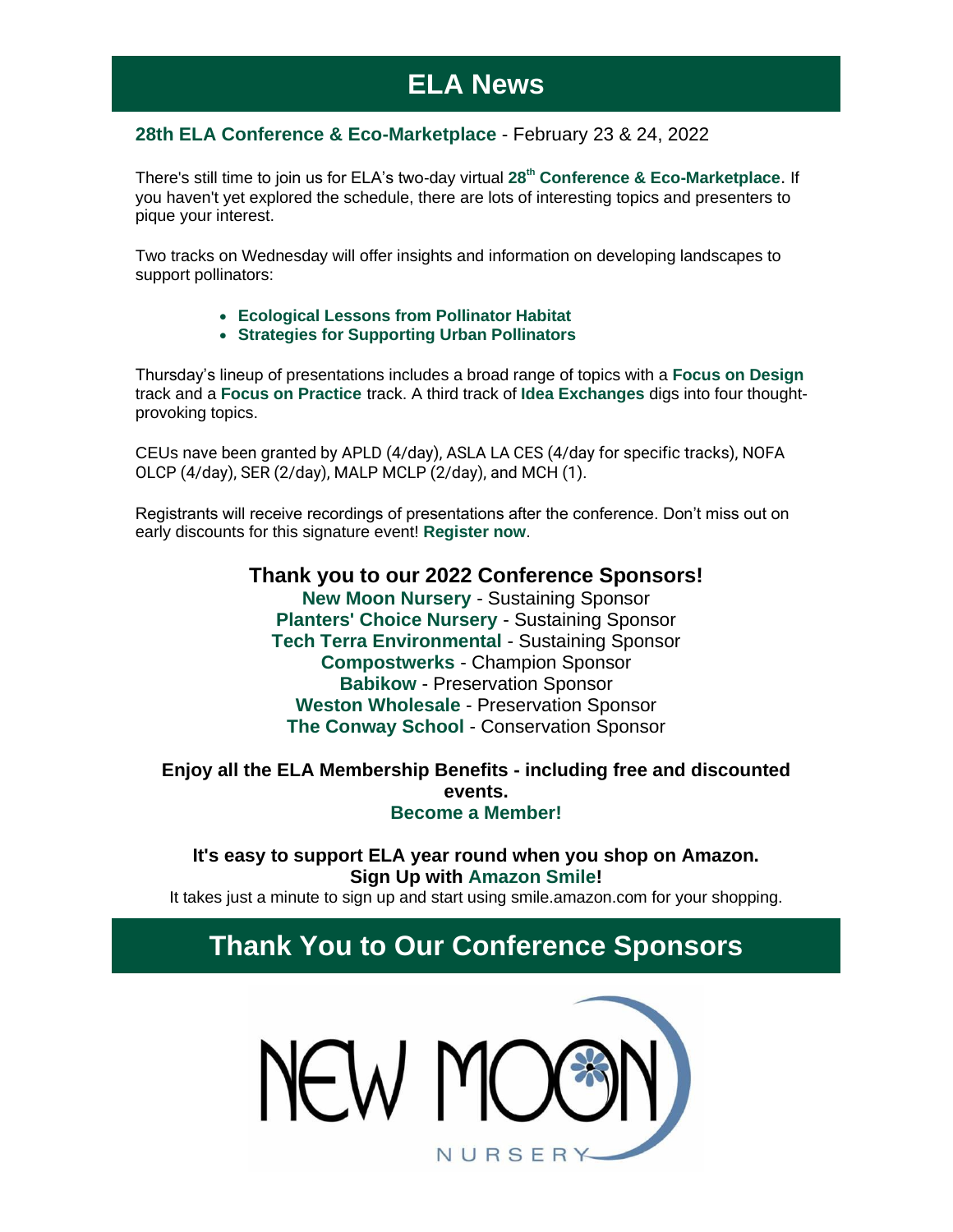

utterfly Weed Asclepias tuberosa

# **Planters' Choice Nursery**

New England's premier grower and re-wholesaler of quality nursery stock including a full line of native trees, shrubs and perennials

Newtown, CT 203-426-4037 Planterschoice.com

Watertown, CT 860-945-6588

# **Gleanings**

#### **Bee Mine: A Pollinator Love Story**

Love is in the air. Learn about love, heartbreak, and romance in the world of pollinators; bees that wear perfume; hawkmoths that don't pull their weight in the relationship; what happens when humans meddle with pollination; and more. Read more at **[Tufts Pollinator](https://r20.rs6.net/tn.jsp?f=0018rZkbgqW5TUvayNluqdWO9e-QXgcaex6Ie3siAHlb9j74Oey3eByu-Do5Dk9I2JeXeYHmjT7vizub0jReW_Un32N3Cjcor6y6PUVOMJV2j-_OMWSiYep8qK7cGhgPnFF0bgffNNm4ZYiCye8eG5GYe_CIQ7A0LzvYtv5F2J_grzsJkRVUZi1Gzf0NZGCBOBMnTj73lCGkowXxKEE445POgpheKb2nbKw&c=S9sKsTGS6vDjggBL2TOe1jsqFMtZjnNALS53nMWTW9-54jbJNGQgXw==&ch=xX1nnLOwonKBGYjkKM1M2ozIAu3-f_VAygDp6BZPC0QGB8YoZezeig==)  [Initiative](https://r20.rs6.net/tn.jsp?f=0018rZkbgqW5TUvayNluqdWO9e-QXgcaex6Ie3siAHlb9j74Oey3eByu-Do5Dk9I2JeXeYHmjT7vizub0jReW_Un32N3Cjcor6y6PUVOMJV2j-_OMWSiYep8qK7cGhgPnFF0bgffNNm4ZYiCye8eG5GYe_CIQ7A0LzvYtv5F2J_grzsJkRVUZi1Gzf0NZGCBOBMnTj73lCGkowXxKEE445POgpheKb2nbKw&c=S9sKsTGS6vDjggBL2TOe1jsqFMtZjnNALS53nMWTW9-54jbJNGQgXw==&ch=xX1nnLOwonKBGYjkKM1M2ozIAu3-f_VAygDp6BZPC0QGB8YoZezeig==)**.



#### **Delightful Photos Highlight How Native Plants Support Birds**

Capturing a crisp image of a bird in flight, two mates lovingly preening each other, or an intense predator-prey interaction are coveted shots for any photographer. However, photographing birds with native plants – not just any plant – offers an exciting and captivating challenge. Read more at **[The National Audubon Society](https://r20.rs6.net/tn.jsp?f=0018rZkbgqW5TUvayNluqdWO9e-QXgcaex6Ie3siAHlb9j74Oey3eByu-Do5Dk9I2JeBuuRx4D75EYG_OsaGmO4tX0BYxYKOoi7vlqI9vxgdDU0hLq18nwWKNLdpYSki2XynbrZWUlCMiqkcQ_EX34Lyi6AHcL2a6G34d4Q0v21c7x_n1r2pOW6hugo6pDixAhOMQQ8FgXeLt7H3Ic62qbpWDKVaRwyvl2yZFJ5-_CuAjdQb6tCiL93yg==&c=S9sKsTGS6vDjggBL2TOe1jsqFMtZjnNALS53nMWTW9-54jbJNGQgXw==&ch=xX1nnLOwonKBGYjkKM1M2ozIAu3-f_VAygDp6BZPC0QGB8YoZezeig==)**.

#### **Why Gardeners Should Stop Using Peat Moss**

Environmental leaders and other high-profile voices like Monty Don, the British horticulturist, author, and broadcaster, have been sounding the cry: Gardeners should stop using peat, because the consequences of its continued harvest on diverse peatland habitats, and the native plants and animals that inhabit them, are too high. Read more at **[The New York](https://r20.rs6.net/tn.jsp?f=0018rZkbgqW5TUvayNluqdWO9e-QXgcaex6Ie3siAHlb9j74Oey3eByu-Do5Dk9I2JeEJWlYITQFtd0qTkS9Fdpfet7ZF8Qe01uqcUtixrLONcmMJY9G7ttrm1Z238Mde6bu0AGjs2NNGNIhg2lHnzQmy5uqxxNOhLLH-I_LOcx2ee6gAMsm89PsbyT52KSSWEPph5QhhEp4GJ20-MpJq5_oQ==&c=S9sKsTGS6vDjggBL2TOe1jsqFMtZjnNALS53nMWTW9-54jbJNGQgXw==&ch=xX1nnLOwonKBGYjkKM1M2ozIAu3-f_VAygDp6BZPC0QGB8YoZezeig==)  [Times](https://r20.rs6.net/tn.jsp?f=0018rZkbgqW5TUvayNluqdWO9e-QXgcaex6Ie3siAHlb9j74Oey3eByu-Do5Dk9I2JeEJWlYITQFtd0qTkS9Fdpfet7ZF8Qe01uqcUtixrLONcmMJY9G7ttrm1Z238Mde6bu0AGjs2NNGNIhg2lHnzQmy5uqxxNOhLLH-I_LOcx2ee6gAMsm89PsbyT52KSSWEPph5QhhEp4GJ20-MpJq5_oQ==&c=S9sKsTGS6vDjggBL2TOe1jsqFMtZjnNALS53nMWTW9-54jbJNGQgXw==&ch=xX1nnLOwonKBGYjkKM1M2ozIAu3-f_VAygDp6BZPC0QGB8YoZezeig==)**.

#### **Fireflies, Jewels That Need Protecting**

State, provincial, and local wildlife agencies have a vital role to play in coordinating firefly conservation. To that end, Xerces is excited to announce the release of a new publication to help agencies respond: *State of the Fireflies of the US and Canada: Distribution, Threats, and Conservation Recommendations*. Read more at **[Xerces Society](https://r20.rs6.net/tn.jsp?f=0018rZkbgqW5TUvayNluqdWO9e-QXgcaex6Ie3siAHlb9j74Oey3eByu-Do5Dk9I2JemrmAd8kOBqHIiR9qgUFjahUtfBasd99YroZUngESfxiouEPohM2AIzT2m0pDM6PnSydzpi1Agj3Dw8RgoYuXxrx0qh7l1THj_2g1ww657l0a9I0oCrFn21CLYVZ1zAcjKv3nxUXoQlwlKk0GDCJapjenmbuB8ioFrZL0fGHwxoYR0_LbcBe__Q==&c=S9sKsTGS6vDjggBL2TOe1jsqFMtZjnNALS53nMWTW9-54jbJNGQgXw==&ch=xX1nnLOwonKBGYjkKM1M2ozIAu3-f_VAygDp6BZPC0QGB8YoZezeig==)**. Watch YouTube**[: Fireflies](https://r20.rs6.net/tn.jsp?f=0018rZkbgqW5TUvayNluqdWO9e-QXgcaex6Ie3siAHlb9j74Oey3eByu-Do5Dk9I2JeY9WAz1maTzUqhGvh8Y8tgA78uaS6hzaKgFiGBWIqP853HWrUrIEBiSeFkxGbZWz9NMC_DVLfgLAEmLj9KR3Ipo3ufUqDMoDmTcUJ_ezXAuiCEk6x77fs1iax6PJ44gNE&c=S9sKsTGS6vDjggBL2TOe1jsqFMtZjnNALS53nMWTW9-54jbJNGQgXw==&ch=xX1nnLOwonKBGYjkKM1M2ozIAu3-f_VAygDp6BZPC0QGB8YoZezeig==)  [Jewels of the Night](https://r20.rs6.net/tn.jsp?f=0018rZkbgqW5TUvayNluqdWO9e-QXgcaex6Ie3siAHlb9j74Oey3eByu-Do5Dk9I2JeY9WAz1maTzUqhGvh8Y8tgA78uaS6hzaKgFiGBWIqP853HWrUrIEBiSeFkxGbZWz9NMC_DVLfgLAEmLj9KR3Ipo3ufUqDMoDmTcUJ_ezXAuiCEk6x77fs1iax6PJ44gNE&c=S9sKsTGS6vDjggBL2TOe1jsqFMtZjnNALS53nMWTW9-54jbJNGQgXw==&ch=xX1nnLOwonKBGYjkKM1M2ozIAu3-f_VAygDp6BZPC0QGB8YoZezeig==)**.

#### **How Old is Zimbabwe's Big Tree?**

Patrut, who has been studying ancient trees for decades, and his team made the pilgrimage to Victoria Falls in Zimbabwe, to study the growth, age, and architecture of the "Big Tree." The Big Tree is a colossal structure, soaring over 80 feet in the air, around 75 feet in circumference, with bulky branches, many stems that make up its trunk, and a wide, gaping hole at its core. The Big Tree is thought to be one of the largest and oldest African baobab trees in the world. Read more at **[Atlas Obscura](https://r20.rs6.net/tn.jsp?f=0018rZkbgqW5TUvayNluqdWO9e-QXgcaex6Ie3siAHlb9j74Oey3eByu-Do5Dk9I2JenB2fNIktkWTFBvRuzuJUL_ovOq8CGjjo5bzjyHaSm-mzO5oLS-5tnPx2fAFWJAQ0AcXgS8S7lNx7HgVYGZ6KeihfUhkYZou9ozMxSEw9v8Y5QtW6knkaQx5cG2JFpuZUC7mjmg1gzd9NfgUYhvobeSqCkeJ0duap57u864f_C1WJeFrmL1oM9Be4IQsVUS5Z0mrrv_4SSNoPb0vXdXCPn5DdaxgAKqGSv_D7E_risJaRlgXQbWJU0A==&c=S9sKsTGS6vDjggBL2TOe1jsqFMtZjnNALS53nMWTW9-54jbJNGQgXw==&ch=xX1nnLOwonKBGYjkKM1M2ozIAu3-f_VAygDp6BZPC0QGB8YoZezeig==)**.

### **Into the Red: How the Boston Globe Will Cover Climate Change**

To report on the most pressing issue of our time, the Globe's climate team is expanding and rethinking its coverage. It's been three decades – the span of an entire generation – since a NASA scientist named James Hansen sat before Congress and testified that human-caused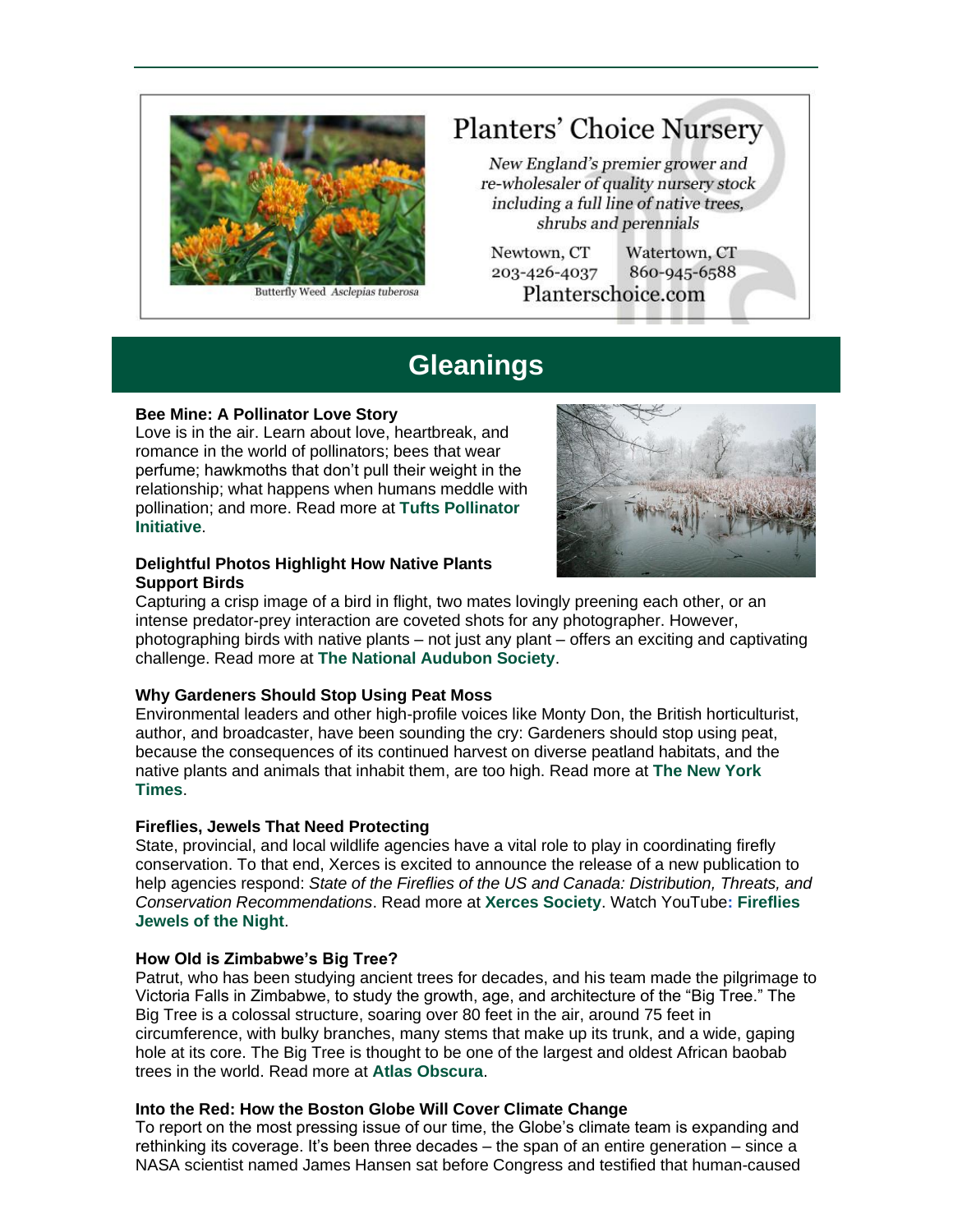global warming was not only real but "already happening now." We view this moment as historic and one that demands intensive journalistic scrutiny. Read more at **[The Boston](https://r20.rs6.net/tn.jsp?f=0018rZkbgqW5TUvayNluqdWO9e-QXgcaex6Ie3siAHlb9j74Oey3eByu-Do5Dk9I2JeSQ3XetXK12KZZY69rSDUzg9kZ7erCi2U6rGAo2ZyJ14QEbLCEkLHMupH9CuXLtilbrp6driPytzfY0gVCnFhZ8WWwaF47m_esM4hs3DDY55cUIxl2j-BrPmV0xCjqXCE2lEXcRD5radccrZsBRQEOHX1xlHChnc5AJXoYQtQ7F22XzBTUSAnwg==&c=S9sKsTGS6vDjggBL2TOe1jsqFMtZjnNALS53nMWTW9-54jbJNGQgXw==&ch=xX1nnLOwonKBGYjkKM1M2ozIAu3-f_VAygDp6BZPC0QGB8YoZezeig==)  [Globe](https://r20.rs6.net/tn.jsp?f=0018rZkbgqW5TUvayNluqdWO9e-QXgcaex6Ie3siAHlb9j74Oey3eByu-Do5Dk9I2JeSQ3XetXK12KZZY69rSDUzg9kZ7erCi2U6rGAo2ZyJ14QEbLCEkLHMupH9CuXLtilbrp6driPytzfY0gVCnFhZ8WWwaF47m_esM4hs3DDY55cUIxl2j-BrPmV0xCjqXCE2lEXcRD5radccrZsBRQEOHX1xlHChnc5AJXoYQtQ7F22XzBTUSAnwg==&c=S9sKsTGS6vDjggBL2TOe1jsqFMtZjnNALS53nMWTW9-54jbJNGQgXw==&ch=xX1nnLOwonKBGYjkKM1M2ozIAu3-f_VAygDp6BZPC0QGB8YoZezeig==)**.

#### **Increase in Marine Heat Waves Threatens Coastal Habitats**

Heat waves – like the one that blistered the Pacific Northwest last June – also occur underwater. A new study paints a worrisome picture of recent and projected trends in marine heat waves within the nation's largest estuary, with dire implications for the marine life and coastal economy of the Chesapeake Bay and other similarly impacted shallow-water ecosystems. Read more at **[The College of William & Mary Science News](https://r20.rs6.net/tn.jsp?f=0018rZkbgqW5TUvayNluqdWO9e-QXgcaex6Ie3siAHlb9j74Oey3eByu-Do5Dk9I2JelEzYVex6p6ICHtDXrIdqvPvJijljY3dQfgBrBf89C_QZ6vEAtVhpIprzDBMYoo6zD08VpO_MAjJhTb-4_U9NcU4OLp3F16PMRylwsYBn2Cg3ixHhOEAuONQhyhxPlZu84ezhpQWCyW8jvayCoWIfSMnJU4FjONVo54h7EYi3aO2XDLZjwgD9dhnI5c9VOZ_3c1pe2zN90OVU-DwzZpyQA9jyj0_y9ogCUY1bfC6EE2u95xp46uxdx0ikCzj6slqJ6B9C5kwpKgkcjVlQ2SEQXXZNKUMiR1ws&c=S9sKsTGS6vDjggBL2TOe1jsqFMtZjnNALS53nMWTW9-54jbJNGQgXw==&ch=xX1nnLOwonKBGYjkKM1M2ozIAu3-f_VAygDp6BZPC0QGB8YoZezeig==)**.

#### **Setting Underground Rivers Free**

Exhuming waterways that run beneath developed areas and restoring their natural flow and width is known as "daylighting." In the Northeast, you don't have to look far to find formerly lost rivers that have been brought back into the light. From Providence to New York to Boston's Emerald Necklace, these forgotten waters are being surfaced to rejuvenate parks, revive local economies, and create bigger reservoirs that can prevent flooding during increasingly dangerous storms. Read more at **[The Boston Globe](https://r20.rs6.net/tn.jsp?f=0018rZkbgqW5TUvayNluqdWO9e-QXgcaex6Ie3siAHlb9j74Oey3eByu-Do5Dk9I2JeHo3SJnGo9SxJRfuYLyBuU_x02PcX_zX0bvJFNWk5ZLf_GqO7dwckrRINw7t_arRxRepPphm5Sv4n4F5EsRYTlrazJBhdawL4l3-IU7QzAHpgm1Y24t7YRmMtpfXR15XMjUcCpb9sJeR2aWh6bMum_b26J3nNNDRb&c=S9sKsTGS6vDjggBL2TOe1jsqFMtZjnNALS53nMWTW9-54jbJNGQgXw==&ch=xX1nnLOwonKBGYjkKM1M2ozIAu3-f_VAygDp6BZPC0QGB8YoZezeig==)**.

#### **When Rewilding Confronts Common Perceptions of Nature**

All park goers possess preconceived ideas about what defines "nature" and the role it should have in public parks. They have expectations for how nature bound by the culture of the city should look – expectations rooted in a lifetime of experiencing urban parks with close-cropped lawns modeled after European pleasure gardens. Read more at **[The Sierra Club](https://r20.rs6.net/tn.jsp?f=0018rZkbgqW5TUvayNluqdWO9e-QXgcaex6Ie3siAHlb9j74Oey3eByu-Do5Dk9I2Je6n0s-qtCr4Lx4TgTYMEcKsvNQsteenqcrYPdETctVrXhd1WXxz_bRvEas4WtyzmwJKiSgOAVhjkOTebbYRqUMY5ze9tKizt53IL77I_Keu7z5vgAjLmMiNOUqG1cyRVenv4gw2cBXWTvQAbU5ii7SOsGgOKoeRTM&c=S9sKsTGS6vDjggBL2TOe1jsqFMtZjnNALS53nMWTW9-54jbJNGQgXw==&ch=xX1nnLOwonKBGYjkKM1M2ozIAu3-f_VAygDp6BZPC0QGB8YoZezeig==)**.

#### **Air Pollution Makes Life Difficult for Pollinators**

Insects rely on a flower's odor to locate a plant, but atmospheric pollutants alter these smells, making foraging more difficult. A new study in environmental pollution tested how much of an impact pollution has on pollinators in the field. They found a reduction in insect pollinators by up to 70 percent and a reduction in their flower visits by up to 90 percent. Read more at **[Smithsonian Magazine](https://r20.rs6.net/tn.jsp?f=0018rZkbgqW5TUvayNluqdWO9e-QXgcaex6Ie3siAHlb9j74Oey3eByu-Do5Dk9I2Jew9oxyPwt5Y2rRC1aFJj-741Xko-CFTIL1PhHnzfGp7gTX9KTNAtxp4AsL0YHFzIdk7qZgGYzgIZUPSF8CGiL15tA2uFW1BBOM_ET8bjpnLdH1VxMbSxUuI8sbk8AsbOz7XSndaeMfew6XYgpdqxNx_TcTjjJ1nURQ8EvNYW1a0dK0RJqw2GLXmSAMCQFEz-n2wF7xXI599UpC7du2jhBEytZQ7C1H4TrlJLE9JhuGGzl2AMj1DxZEbS6S1Z2SigQyUyuSa2zS_JlsV2muFyROB8gEmiSboQ0lKaHgzvOxgrFYEZfiM_xH0x4QtumOZKC4cneW_HoqMufZna9Yq_oyABx4jo8C146kVmrt1OM1dDQUt5wK84juqQOZoXp3cjLH3WHQi2o8F8rehcndWSY266GMHfzdeSZRFWFiI3hbrKJsAhcGqrdECzvukOzZMi4cYNL6N_Cm5LXlRHWl8LwVNzp96B4DYLjg-BSHHWruyOZ4oEov0wC_g==&c=S9sKsTGS6vDjggBL2TOe1jsqFMtZjnNALS53nMWTW9-54jbJNGQgXw==&ch=xX1nnLOwonKBGYjkKM1M2ozIAu3-f_VAygDp6BZPC0QGB8YoZezeig==)**.

#### **What Do Birds Eat?**

This is a truly incredible online tool that tells you what birds eat. The Avian Diet Database was created by **[Dr. Allen Hurlbert](https://r20.rs6.net/tn.jsp?f=0018rZkbgqW5TUvayNluqdWO9e-QXgcaex6Ie3siAHlb9j74Oey3eByu-Do5Dk9I2JegYrXjREvmqa1ipQlHVQmeEXGzsbhLxyUmMhXp55ba0n6bTSWbr5WqIKKQ6lLVlcocsag--u-sKueYVTaL3sIaK2TWkPTFUJR&c=S9sKsTGS6vDjggBL2TOe1jsqFMtZjnNALS53nMWTW9-54jbJNGQgXw==&ch=xX1nnLOwonKBGYjkKM1M2ozIAu3-f_VAygDp6BZPC0QGB8YoZezeig==)**, Professor of Biology at the University of North Carolina at Chapel Hill. The database currently focuses on North American birds but will eventually encompass data for all species globally. Read more at **[Avian Diet Database](https://r20.rs6.net/tn.jsp?f=0018rZkbgqW5TUvayNluqdWO9e-QXgcaex6Ie3siAHlb9j74Oey3eByu-Do5Dk9I2JeNmGzNUO9uUhOfFhryBSTEmK6wt1tH45mE_XnAlWio8P7x3IOxUWMYRcKCOyMcv2ZKIklw1xYOnM_pAADk4MKAA==&c=S9sKsTGS6vDjggBL2TOe1jsqFMtZjnNALS53nMWTW9-54jbJNGQgXw==&ch=xX1nnLOwonKBGYjkKM1M2ozIAu3-f_VAygDp6BZPC0QGB8YoZezeig==)**.

#### **Searchable Systemic Insecticides List**

As a group, insecticides are perilous for insect life, including bees and other beneficial insects. Those insecticides designed to permeate plants from within – systemic insecticides – move through plants and may be present in all tissues after application, including pollen and nectar, posing unique risks for pollinators. Given their widespread use, Xerces decided to offer an easily accessible reference to the insecticides currently registered in the U.S. that are known to – or possess the potential to – show systemic movement in plants. Read more at **[Xerces](https://r20.rs6.net/tn.jsp?f=0018rZkbgqW5TUvayNluqdWO9e-QXgcaex6Ie3siAHlb9j74Oey3eByu-Do5Dk9I2JeUGlXg5aPqjJmOktJTJid9jvdSFt05J9c3Rq3r27MjRfpxXi073C5SQHRj8qQzp0ZTgsAaHzUOKOs03stPPJ9JaE1TDhk3LwIDxtYfgGU-xpHyeMR1Wch_Q==&c=S9sKsTGS6vDjggBL2TOe1jsqFMtZjnNALS53nMWTW9-54jbJNGQgXw==&ch=xX1nnLOwonKBGYjkKM1M2ozIAu3-f_VAygDp6BZPC0QGB8YoZezeig==)  [Society](https://r20.rs6.net/tn.jsp?f=0018rZkbgqW5TUvayNluqdWO9e-QXgcaex6Ie3siAHlb9j74Oey3eByu-Do5Dk9I2JeUGlXg5aPqjJmOktJTJid9jvdSFt05J9c3Rq3r27MjRfpxXi073C5SQHRj8qQzp0ZTgsAaHzUOKOs03stPPJ9JaE1TDhk3LwIDxtYfgGU-xpHyeMR1Wch_Q==&c=S9sKsTGS6vDjggBL2TOe1jsqFMtZjnNALS53nMWTW9-54jbJNGQgXw==&ch=xX1nnLOwonKBGYjkKM1M2ozIAu3-f_VAygDp6BZPC0QGB8YoZezeig==)**.

#### **Can Forest Change Children's Immune Systems?**

Playing through the greenery and litter of a mini forest's undergrowth for just one month may be enough to change a child's immune system, according to an experiment in Finland. Read more at **[Science Alert](https://r20.rs6.net/tn.jsp?f=0018rZkbgqW5TUvayNluqdWO9e-QXgcaex6Ie3siAHlb9j74Oey3eByu-Do5Dk9I2Je_YrU1Tat0uq7M86eHaIFBE1_apAr9N4857o-KiTS193PbinXgm0JG7rOTZav0RE4cR4eedriZMT7M00Mjul27IuGW3Dbzf7lJMm9wPxDJD8tzjgafJaUV5UEfhCQ2OPyXU5VrTmVVnVftDitODSOGuDcPjZ9LHE0WHBw8WIgZtfa41iWJDayVlQdYjEhZ3hu&c=S9sKsTGS6vDjggBL2TOe1jsqFMtZjnNALS53nMWTW9-54jbJNGQgXw==&ch=xX1nnLOwonKBGYjkKM1M2ozIAu3-f_VAygDp6BZPC0QGB8YoZezeig==)**.

#### **Do Pollinators Prefer Dense Flower Patches?**

Historically, entomologists have concluded that bees and other pollinators select flowering plants according to the density of those plants in a given location. But other research has shown that pollinator visits do not decrease when isolated from same-species plants, suggesting that flowers in dense formations compete for pollinators. Read more at **[Entomology Today](https://r20.rs6.net/tn.jsp?f=0018rZkbgqW5TUvayNluqdWO9e-QXgcaex6Ie3siAHlb9j74Oey3eByu-Do5Dk9I2JeEEcxzZxbyg-vljQc1lQX_4GO4Us6xJXpOG_Pa7OTOpSCij3qj0VqhSYQIbk2q2rI842Ebs8-4X45_YqfkEfZ5Mfq5iUzGCv5FuUiRnfsUqPMeEvhbZSyM71JZMOZtQmKhk9doI8C7_697Qjf85q5Jy_ylQSwZYH_ZA5CTKmp3oC_O02PtodDDnYjoMJ_eHPm3VoJT3A0E0DpTF_5JXFGPvvOVZvrsngp-7MBr6t6sm32yd6vUbcqLOhrj2FwQ9aDSYb6LnE2P9f1d7DwPhTwJIPBasjqxaII&c=S9sKsTGS6vDjggBL2TOe1jsqFMtZjnNALS53nMWTW9-54jbJNGQgXw==&ch=xX1nnLOwonKBGYjkKM1M2ozIAu3-f_VAygDp6BZPC0QGB8YoZezeig==)**.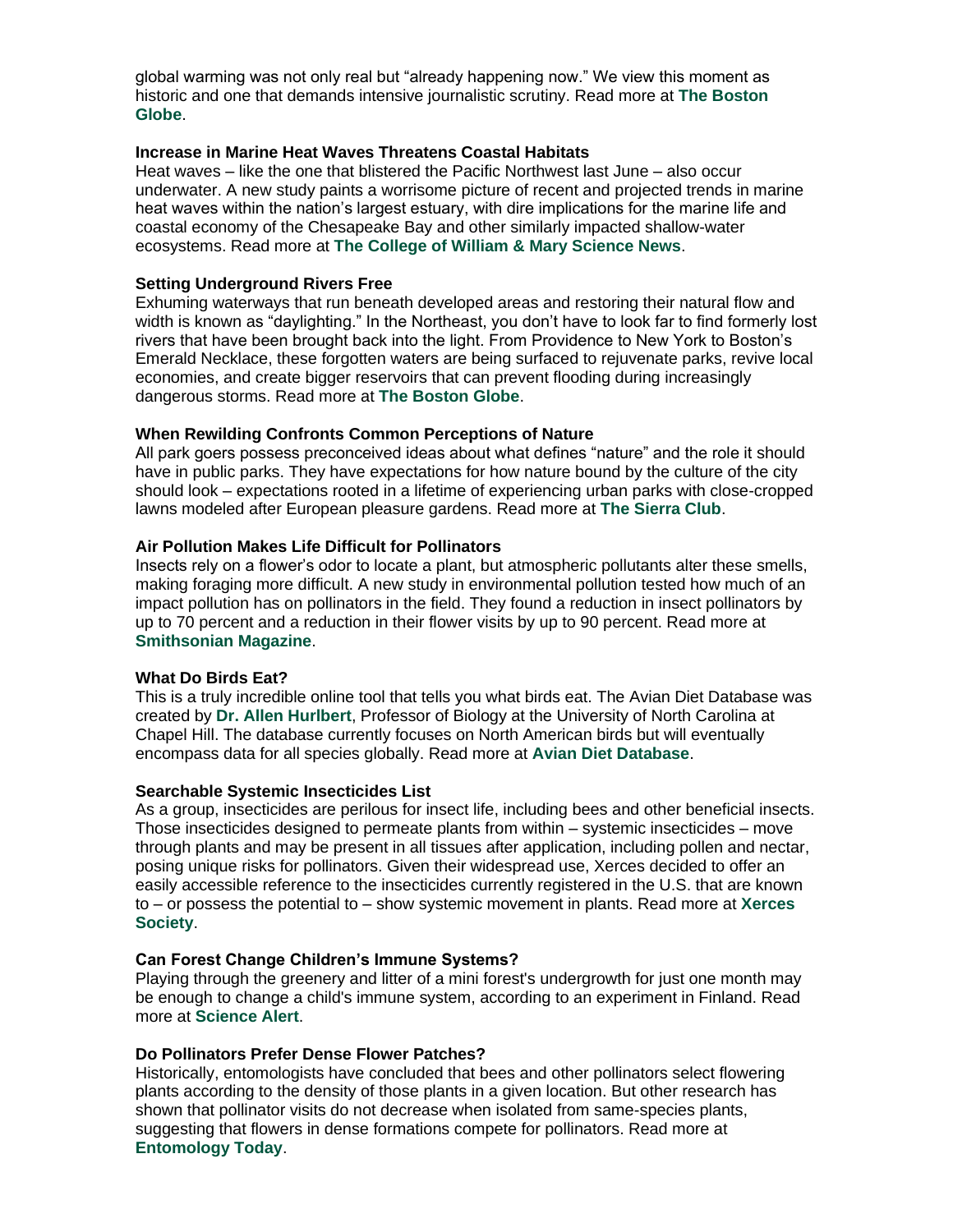#### **Making Rhode Island's Food Systems Sustainable**

While the state's food sector is one of the largest employers in Rhode Island, the Ocean State is still overly reliant on outside food producers. Experts in agriculture, aquaculture and fisheries, policy experts and stakeholders discussed ways to improve and better support the state's food system. Read more at **[Eco RI News](https://r20.rs6.net/tn.jsp?f=0018rZkbgqW5TUvayNluqdWO9e-QXgcaex6Ie3siAHlb9j74Oey3eByu-Do5Dk9I2JeaiijkO_G-GeKAKDQkS8abfKjWPy6tAhLU--RZCC8vl444DUAKgK7rjGHrTK7LLXRZaiO8xUfltvBCy37WgkoQXV4Kr43Ir3I5qE5e8sWLo9i9WC5BjZnU_kIjVAlCSH7cyMi-NJzZW91lrKkSp_2WfPr7JO7HLcOnNb3W9jLngroqbrzrxTmmQ==&c=S9sKsTGS6vDjggBL2TOe1jsqFMtZjnNALS53nMWTW9-54jbJNGQgXw==&ch=xX1nnLOwonKBGYjkKM1M2ozIAu3-f_VAygDp6BZPC0QGB8YoZezeig==)**.

#### **Spotted Lantern Fly Mapping In Massachusetts**

The Massachusetts Department of Agricultural Resources (MDAR) announced that a small stand of trees was found to be infested in Shrewsbury, MA (Worcester County) with invasive spotted lanternfly (*Lycorma delicatula*; SLF) earlier in January by MDAR surveyors. This is the second detection of the population of this insect in Massachusetts, following confirmation of SLF in the city of Fitchburg, MA in 2021. For a map of these locations visit **[UMass SLF](https://r20.rs6.net/tn.jsp?f=0018rZkbgqW5TUvayNluqdWO9e-QXgcaex6Ie3siAHlb9j74Oey3eByu-Do5Dk9I2JeMVcB3nwHep8zeGxmlp02bjZ6JTwe-2y5bUxn4QYNhlidSAp44A8Lm0rwX5IZJw0WJo5smm34VvUozKqvzimAwpaECQq3YuOXYbWlgv8nI92rTcEadRWthXaeQlp3wk7jIW3XPpU5SvN0KcO2dLRk3EAUjCyKo0SaowFXjEaO2l0fNqQ8coy06lcNblRiWe6-rnFQZvkGwAI=&c=S9sKsTGS6vDjggBL2TOe1jsqFMtZjnNALS53nMWTW9-54jbJNGQgXw==&ch=xX1nnLOwonKBGYjkKM1M2ozIAu3-f_VAygDp6BZPC0QGB8YoZezeig==)  [Detections Map](https://r20.rs6.net/tn.jsp?f=0018rZkbgqW5TUvayNluqdWO9e-QXgcaex6Ie3siAHlb9j74Oey3eByu-Do5Dk9I2JeMVcB3nwHep8zeGxmlp02bjZ6JTwe-2y5bUxn4QYNhlidSAp44A8Lm0rwX5IZJw0WJo5smm34VvUozKqvzimAwpaECQq3YuOXYbWlgv8nI92rTcEadRWthXaeQlp3wk7jIW3XPpU5SvN0KcO2dLRk3EAUjCyKo0SaowFXjEaO2l0fNqQ8coy06lcNblRiWe6-rnFQZvkGwAI=&c=S9sKsTGS6vDjggBL2TOe1jsqFMtZjnNALS53nMWTW9-54jbJNGQgXw==&ch=xX1nnLOwonKBGYjkKM1M2ozIAu3-f_VAygDp6BZPC0QGB8YoZezeig==)**. Remain vigilant and report any sightings of SLF in Massachusetts to **[Spotted Lanternfly Report Reporting Form -](https://r20.rs6.net/tn.jsp?f=0018rZkbgqW5TUvayNluqdWO9e-QXgcaex6Ie3siAHlb9j74Oey3eByu-Do5Dk9I2Je_Bn_ixemZEHL-DGx5zWE4FAH4z8pV3ihUSOcQfViHfC0bvqNBV3-pAzsMLb2RanU1aHo68cW6jI6yLCBYKhm0SLoeMPqRF7oyHmTJ9pTMGY=&c=S9sKsTGS6vDjggBL2TOe1jsqFMtZjnNALS53nMWTW9-54jbJNGQgXw==&ch=xX1nnLOwonKBGYjkKM1M2ozIAu3-f_VAygDp6BZPC0QGB8YoZezeig==) Massachusetts Introduced Pests [Outreach Project](https://r20.rs6.net/tn.jsp?f=0018rZkbgqW5TUvayNluqdWO9e-QXgcaex6Ie3siAHlb9j74Oey3eByu-Do5Dk9I2Je_Bn_ixemZEHL-DGx5zWE4FAH4z8pV3ihUSOcQfViHfC0bvqNBV3-pAzsMLb2RanU1aHo68cW6jI6yLCBYKhm0SLoeMPqRF7oyHmTJ9pTMGY=&c=S9sKsTGS6vDjggBL2TOe1jsqFMtZjnNALS53nMWTW9-54jbJNGQgXw==&ch=xX1nnLOwonKBGYjkKM1M2ozIAu3-f_VAygDp6BZPC0QGB8YoZezeig==)**.

## **Events to Note**

#### **Events to Note (listings indicate local time unless otherwise noted)**

At this time, many events are still being held online; check with organizations to confirm the most up-to-date information.

#### **February**

February-March **[NDAL 2022 Winter Virtual Education Series](https://r20.rs6.net/tn.jsp?f=0018rZkbgqW5TUvayNluqdWO9e-QXgcaex6Ie3siAHlb9j74Oey3eByu-Do5Dk9I2Je8BacsxSRHDyXBHjIA0yDyQv7Lk6SDcXL_ewIzW4_tIpyS9rYSwGP50L91DJMMyoP_WyyRxvzDF7BuSsZCVuurh-7pAl52i7J&c=S9sKsTGS6vDjggBL2TOe1jsqFMtZjnNALS53nMWTW9-54jbJNGQgXw==&ch=xX1nnLOwonKBGYjkKM1M2ozIAu3-f_VAygDp6BZPC0QGB8YoZezeig==)**. February 12- March 20 **[Prismatic, An Orchid Exhibition -](https://r20.rs6.net/tn.jsp?f=0018rZkbgqW5TUvayNluqdWO9e-QXgcaex6Ie3siAHlb9j74Oey3eByu-Do5Dk9I2JeK5fsg7_LqAYR3-ufaS_mnNgRktrZYeZOYyoXjzfwl4Wj9vTBzqToHZhzGjOLwHj22_ztiamMrS6mJZmi0D5cnT8nG_zHeQZmLInlIUjCHfyG74dJzdo34escZcGNc3WH&c=S9sKsTGS6vDjggBL2TOe1jsqFMtZjnNALS53nMWTW9-54jbJNGQgXw==&ch=xX1nnLOwonKBGYjkKM1M2ozIAu3-f_VAygDp6BZPC0QGB8YoZezeig==) Tower Hill Botanic Garden**; times vary February 15 **ELA Class[→Climate Change and Native Plants](https://r20.rs6.net/tn.jsp?f=0018rZkbgqW5TUvayNluqdWO9e-QXgcaex6Ie3siAHlb9j74Oey3eByu0O1nZGxDAl6SFRoiMq-HKI7KNxu7EsDogBGlN71LZLhhQZRrCDCNikTaBC_FTwNHaoaFo2sxV3IvTB0lqNP29zda3CwsSSLWIX3PFh4h6Atn0qYAWsWluwaDILYjWaOC-6_nTMiCo6Dp5QMay9y7I8LPiPgrQ2p8E069e5RPm7u&c=S9sKsTGS6vDjggBL2TOe1jsqFMtZjnNALS53nMWTW9-54jbJNGQgXw==&ch=xX1nnLOwonKBGYjkKM1M2ozIAu3-f_VAygDp6BZPC0QGB8YoZezeig==)**; 6:00-8:30pm ET. February 16 **[Financial Success with Organic Land Care](https://r20.rs6.net/tn.jsp?f=0018rZkbgqW5TUvayNluqdWO9e-QXgcaex6Ie3siAHlb9j74Oey3eByu5y2jKYDBEUEkMOWAGE9_ASmUFVUIl4oOA262JzSe-F8Ac-ThsfaLLl1HgjRt9aTUl8Ob3wku3cmQgPe4FszNwzxYXuKNv5Z39NYICPK-vHJWfAdVnW-TUQUHDIfwGW1mLrQiSyeDB6SQyW2TssmTqo=&c=S9sKsTGS6vDjggBL2TOe1jsqFMtZjnNALS53nMWTW9-54jbJNGQgXw==&ch=xX1nnLOwonKBGYjkKM1M2ozIAu3-f_VAygDp6BZPC0QGB8YoZezeig==)**; 7:00-8:00pm ET. February 16 **[The Forest Edge: Design and Ecology](https://r20.rs6.net/tn.jsp?f=0018rZkbgqW5TUvayNluqdWO9e-QXgcaex6Ie3siAHlb9j74Oey3eByu5y2jKYDBEUEO3tI53tAgzLrIPAJl3tgvj0znGh2bxKR5Brr9B0tfRryGANLOKABoe0QJ4JM3ZPWkEusJecInA0qvLua9c2V42A8xroKz_Y80HoRqsuhw_zQjk_d5ViIimpHc1srCa1_xny8tIY_Iai0pSHj4TqDZEgAtjvxm1DVqwzhdIy1Nx9meWEUEXJ-jN7tyXWX9XSi44bUc8gSt6rVv38yz0L62u2b5MaOp09FWDBkaE6nKPhTwVehNqNSIrgHQKhACYE2XTO9mJXatsGORs4cED79uTW5EQKx4w7Vmpu4sBx_ZJOha3jIGYNpiXdUBK6ctjyuRzzsajQAIfWE5ku2_mbEGQXjOIArWNp6&c=S9sKsTGS6vDjggBL2TOe1jsqFMtZjnNALS53nMWTW9-54jbJNGQgXw==&ch=xX1nnLOwonKBGYjkKM1M2ozIAu3-f_VAygDp6BZPC0QGB8YoZezeig==)**; 4:00-5:30pm ET. February 16 **[Genetic Diversity and Plant Preservation](https://r20.rs6.net/tn.jsp?f=0018rZkbgqW5TUvayNluqdWO9e-QXgcaex6Ie3siAHlb9j74Oey3eByu-Do5Dk9I2Je8Vu9hufm9tlKCpbK_elbwlrvV5unlDGYeYe8g9EbZIYdGBAAVWZF6NiN7dEvL2djjdqGnFUrAt2OpOkRpkLbq-mVyQNE7aTZ8xxMt78-P0VisbQrA_nuz1YfbRopiIeMCJr0NGh-8nQvGi8QMEtwpw==&c=S9sKsTGS6vDjggBL2TOe1jsqFMtZjnNALS53nMWTW9-54jbJNGQgXw==&ch=xX1nnLOwonKBGYjkKM1M2ozIAu3-f_VAygDp6BZPC0QGB8YoZezeig==)**; 6:00pm CT. February 16 **[Oh Deer! How Deer Shape Forests in the Catskills & Beyond](https://r20.rs6.net/tn.jsp?f=0018rZkbgqW5TUvayNluqdWO9e-QXgcaex6Ie3siAHlb9j74Oey3eByu-Do5Dk9I2JeuYvQn_gwRICA8o76DZalEhDBzxEj8mSqyhC7HIdFn1he068Prn-FvgdefVeXeVdoM3FsorD-LTgWZhwRX3DeFlW1cSemLJYItNEQDGRbKbRqD8d6FL_zIyDJQH08nMP2_cm9cEC7VQ3W9rZtViZc2DgbWYfyst0AHTGMjWXLAd75I5VEeoFb1Ycj9H4CQAX_f4gyJLkHXexg0I7SIdFzEA1_PWEtkrRBQJ5qw8keNSijRbycMfqKBE_SJI-9BslKem9STUF25b9YZdpuDSi5hg==&c=S9sKsTGS6vDjggBL2TOe1jsqFMtZjnNALS53nMWTW9-54jbJNGQgXw==&ch=xX1nnLOwonKBGYjkKM1M2ozIAu3-f_VAygDp6BZPC0QGB8YoZezeig==)**; 7:00pm ET. February 16-18 **[Invasive Insect Webinar Series](https://r20.rs6.net/tn.jsp?f=0018rZkbgqW5TUvayNluqdWO9e-QXgcaex6Ie3siAHlb9j74Oey3eByu-Do5Dk9I2JePisdbdBu63-jr4L_CSlikRako5FTfZu6UEISytbqdhOdGzIAkpiJso2_ggkhOLoAb5B8fDZOkBw7BQ8wf_7a4EuSBVmhIH1ZgDTz0oAKmGuDdZQq9xehsXw5eHLV8RdKZjxXg1LsUiGOkxkG-ZWgtHeD72FdYc2lb77FQiYOZ7M=&c=S9sKsTGS6vDjggBL2TOe1jsqFMtZjnNALS53nMWTW9-54jbJNGQgXw==&ch=xX1nnLOwonKBGYjkKM1M2ozIAu3-f_VAygDp6BZPC0QGB8YoZezeig==)**; 9:00-11:45am ET each day. February 17 **ELA Class[→Finding Your Environmental Ethic](https://r20.rs6.net/tn.jsp?f=0018rZkbgqW5TUvayNluqdWO9e-QXgcaex6Ie3siAHlb9j74Oey3eByu0O1nZGxDAl6SoH9eGlsIZuN2SVM_nZXrmBYCVYtOsJqpLbX0RL6lrH1kgdkCIdrh4_V0g21EjQl096ZPycGVohz4atdwQXfsK74I41q2c84lK9zv5QtzKoYPqJzGJKTVWFCf1vAEA0hlSTauGTHrAk0Fx7UKdDxDWCFl6wec9db&c=S9sKsTGS6vDjggBL2TOe1jsqFMtZjnNALS53nMWTW9-54jbJNGQgXw==&ch=xX1nnLOwonKBGYjkKM1M2ozIAu3-f_VAygDp6BZPC0QGB8YoZezeig==)**; 6:00am-7:00pm ET. February 18 -May 15 **[Art Show | Seeds for Tomorrow: Woody Plants of the Arnold](https://r20.rs6.net/tn.jsp?f=0018rZkbgqW5TUvayNluqdWO9e-QXgcaex6Ie3siAHlb9j74Oey3eByu-Do5Dk9I2JeeOHv5xNW9t9whVpAnC08SGXyXrIcSo4MtN7w-og3mkrPPB774DoMm7VeyHuuR4YEfbXEQL1kmePQap26fyL4EIKkcvfK87Y0lWETsGVtGQ0wJHfB3la0Jg==&c=S9sKsTGS6vDjggBL2TOe1jsqFMtZjnNALS53nMWTW9-54jbJNGQgXw==&ch=xX1nnLOwonKBGYjkKM1M2ozIAu3-f_VAygDp6BZPC0QGB8YoZezeig==)  [Arboretum](https://r20.rs6.net/tn.jsp?f=0018rZkbgqW5TUvayNluqdWO9e-QXgcaex6Ie3siAHlb9j74Oey3eByu-Do5Dk9I2JeeOHv5xNW9t9whVpAnC08SGXyXrIcSo4MtN7w-og3mkrPPB774DoMm7VeyHuuR4YEfbXEQL1kmePQap26fyL4EIKkcvfK87Y0lWETsGVtGQ0wJHfB3la0Jg==&c=S9sKsTGS6vDjggBL2TOe1jsqFMtZjnNALS53nMWTW9-54jbJNGQgXw==&ch=xX1nnLOwonKBGYjkKM1M2ozIAu3-f_VAygDp6BZPC0QGB8YoZezeig==)**; times vary. February 19 **[Home Orchard Establishment](https://r20.rs6.net/tn.jsp?f=0018rZkbgqW5TUvayNluqdWO9e-QXgcaex6Ie3siAHlb9j74Oey3eByu5y2jKYDBEUEuba4LuA5STZ5WY-nTRVQfXgAm_R53jLcVtdtyHh7Q0uK7HeWXc_4uJYU7oCC5TnlEcG0AXooycrdMtlGQnwHXUHw2K-kRsDLObSDocfEGxSe9q-miHBDC44zKvzNWHq3m9Bx42cZN7w=&c=S9sKsTGS6vDjggBL2TOe1jsqFMtZjnNALS53nMWTW9-54jbJNGQgXw==&ch=xX1nnLOwonKBGYjkKM1M2ozIAu3-f_VAygDp6BZPC0QGB8YoZezeig==)**; 10:30am-12:00pm ET. February 19 **[Exploring Invasive and Non-Native Plants \(Live Webinar\)](https://r20.rs6.net/tn.jsp?f=0018rZkbgqW5TUvayNluqdWO9e-QXgcaex6Ie3siAHlb9j74Oey3eByu-Do5Dk9I2Je3ELpCOlf7cmcwhctMzVyRcHbfOykkZY-0C0TQdQdVH0L_vzC5OetnMy852NzvMHIeGJadwawAVniTGb4LTpsuI2wqkJC3YZo90__AMggcy5jglA_ELIhkROJpznaiOvHfrTRgywfydg=&c=S9sKsTGS6vDjggBL2TOe1jsqFMtZjnNALS53nMWTW9-54jbJNGQgXw==&ch=xX1nnLOwonKBGYjkKM1M2ozIAu3-f_VAygDp6BZPC0QGB8YoZezeig==)**; 6:30-7:30 ET. February 20 **[Seasonal Pruning Workshop: Late Winter](https://r20.rs6.net/tn.jsp?f=0018rZkbgqW5TUvayNluqdWO9e-QXgcaex6Ie3siAHlb9j74Oey3eByu-Do5Dk9I2JeOtxDwlbLlOIchj5fIGposy8SPlX3K-Ismco0paowMo6C8nv0TksfkL7EVZVZOknjQMo7D_RYbq5oXljWXtrCRoPwE1FenFTDNFi0i8q7fTDWoOUhblLwKNVorHaQ3uXX2X75v_vjYXk=&c=S9sKsTGS6vDjggBL2TOe1jsqFMtZjnNALS53nMWTW9-54jbJNGQgXw==&ch=xX1nnLOwonKBGYjkKM1M2ozIAu3-f_VAygDp6BZPC0QGB8YoZezeig==)**; 1:00-2:30pm ET. February 23 **[Ecotypes, Ecoregions + Ecological Restoration: Fortifying the Living Seed](https://r20.rs6.net/tn.jsp?f=0018rZkbgqW5TUvayNluqdWO9e-QXgcaex6Ie3siAHlb9j74Oey3eByu-Do5Dk9I2Je4hLX3WcU-Lgo-xpfLh5Q9XahxnNP1YoLXJs_sP1eeCrpugEpTNu7mKPMZ3UuKGic-zW6zkVtqGxnJCGAVs_EzQCX94a4E0pVwabJi3iPzLgIMD6umtV3-J9LciXk2kyQeVx-k7QKpMTfapGA1K86M7fhRros8oNGH8Qcy4l7xfa9StAEnFSo5GtGXqk4H5ISGJXNGfvqdYYW3P5grRcXbA==&c=S9sKsTGS6vDjggBL2TOe1jsqFMtZjnNALS53nMWTW9-54jbJNGQgXw==&ch=xX1nnLOwonKBGYjkKM1M2ozIAu3-f_VAygDp6BZPC0QGB8YoZezeig==)  [Bank](https://r20.rs6.net/tn.jsp?f=0018rZkbgqW5TUvayNluqdWO9e-QXgcaex6Ie3siAHlb9j74Oey3eByu-Do5Dk9I2Je4hLX3WcU-Lgo-xpfLh5Q9XahxnNP1YoLXJs_sP1eeCrpugEpTNu7mKPMZ3UuKGic-zW6zkVtqGxnJCGAVs_EzQCX94a4E0pVwabJi3iPzLgIMD6umtV3-J9LciXk2kyQeVx-k7QKpMTfapGA1K86M7fhRros8oNGH8Qcy4l7xfa9StAEnFSo5GtGXqk4H5ISGJXNGfvqdYYW3P5grRcXbA==&c=S9sKsTGS6vDjggBL2TOe1jsqFMtZjnNALS53nMWTW9-54jbJNGQgXw==&ch=xX1nnLOwonKBGYjkKM1M2ozIAu3-f_VAygDp6BZPC0QGB8YoZezeig==)**; 9:00-10:30am ET. February 23-24 **[ELA Conference & Eco-Marketplace](https://r20.rs6.net/tn.jsp?f=0018rZkbgqW5TUvayNluqdWO9e-QXgcaex6Ie3siAHlb9j74Oey3eByu0O1nZGxDAl64TPa8EG5jGjVvTAl7WjRjYVlYixBIz4_-1zNNlbI8PwR3BbO89XbvQG6-AiJqALd_Z_V80LCr2AUcyPNdqb6E61HXo9cYwF97Wo2UrYr09ebudh1XkQycNhZDBFGPYTpFmHeGmyWxXEk34qRf-SMfg==&c=S9sKsTGS6vDjggBL2TOe1jsqFMtZjnNALS53nMWTW9-54jbJNGQgXw==&ch=xX1nnLOwonKBGYjkKM1M2ozIAu3-f_VAygDp6BZPC0QGB8YoZezeig==)**; 8:00am-5:00pm ET. February 24 **[Low Risk Herbicides](https://r20.rs6.net/tn.jsp?f=0018rZkbgqW5TUvayNluqdWO9e-QXgcaex6Ie3siAHlb9j74Oey3eByu5y2jKYDBEUEkMOWAGE9_ASmUFVUIl4oOA262JzSe-F8Ac-ThsfaLLl1HgjRt9aTUl8Ob3wku3cmQgPe4FszNwzxYXuKNv5Z39NYICPK-vHJWfAdVnW-TUQUHDIfwGW1mLrQiSyeDB6SQyW2TssmTqo=&c=S9sKsTGS6vDjggBL2TOe1jsqFMtZjnNALS53nMWTW9-54jbJNGQgXw==&ch=xX1nnLOwonKBGYjkKM1M2ozIAu3-f_VAygDp6BZPC0QGB8YoZezeig==)**; 7:00-8:00pm ET. February 24 **[Practical Tips for Tree and Shrub ID](https://r20.rs6.net/tn.jsp?f=0018rZkbgqW5TUvayNluqdWO9e-QXgcaex6Ie3siAHlb9j74Oey3eByu-Do5Dk9I2JeZjNluY2Te3kRY-PCC9LrspVl-d6rlDvXCdeY-l-BMRoGcr0TA9KzbYmCFvLoo4xpH52A49ohuxz234bIGxxn41zUCVn0OMDNFGLkTyZ1d83PgpfQLCGSgjJ8brxPRo7MMnZzfKADkNK7U7YNZdo9QQ==&c=S9sKsTGS6vDjggBL2TOe1jsqFMtZjnNALS53nMWTW9-54jbJNGQgXw==&ch=xX1nnLOwonKBGYjkKM1M2ozIAu3-f_VAygDp6BZPC0QGB8YoZezeig==)**; 11:30am-1:00pm ET. February 24 **It's Night Time - [It's Supposed to be Dark](https://r20.rs6.net/tn.jsp?f=0018rZkbgqW5TUvayNluqdWO9e-QXgcaex6Ie3siAHlb9j74Oey3eByu-Do5Dk9I2JeVdbvDg3d97oyPGgAytZCK2FLK0ksxAK6po7UeRSVeMndNQDLbm1bFa3WMDut7Clsub-Tyggu3P9PG76WRADdgCdJcdZkaNNtU43iHpA3zVKLK1CKa0Rk_cITbY_asleVXeuqj4GmsBM=&c=S9sKsTGS6vDjggBL2TOe1jsqFMtZjnNALS53nMWTW9-54jbJNGQgXw==&ch=xX1nnLOwonKBGYjkKM1M2ozIAu3-f_VAygDp6BZPC0QGB8YoZezeig==)**; 7:00-8:30pm ET. February 26 **[Pruning the Home Orchard](https://r20.rs6.net/tn.jsp?f=0018rZkbgqW5TUvayNluqdWO9e-QXgcaex6Ie3siAHlb9j74Oey3eByu5y2jKYDBEUEuba4LuA5STZ5WY-nTRVQfXgAm_R53jLcVtdtyHh7Q0uK7HeWXc_4uJYU7oCC5TnlEcG0AXooycrdMtlGQnwHXUHw2K-kRsDLObSDocfEGxSe9q-miHBDC44zKvzNWHq3m9Bx42cZN7w=&c=S9sKsTGS6vDjggBL2TOe1jsqFMtZjnNALS53nMWTW9-54jbJNGQgXw==&ch=xX1nnLOwonKBGYjkKM1M2ozIAu3-f_VAygDp6BZPC0QGB8YoZezeig==)**; 10:30am-12:00pm ET. **March** March 1 **[Composting & Compost Tea with Monique Bosch](https://r20.rs6.net/tn.jsp?f=0018rZkbgqW5TUvayNluqdWO9e-QXgcaex6Ie3siAHlb9j74Oey3eByu-Do5Dk9I2JeTDS2OB3J3Jm6G5x6G_f4NJ4UG4MEwUxyw-14DAqELfmxRw1i7z_aY9cWOSca8SientjDCqTOvpcE3dvqyRg2cLCJXih2Yc-dO7Ke-2loENEgLQ0oCphuZG6GakvmPXuGl26nrLIwh4XAoslMS86SYGciXglSyZgJxReOZhInzeM=&c=S9sKsTGS6vDjggBL2TOe1jsqFMtZjnNALS53nMWTW9-54jbJNGQgXw==&ch=xX1nnLOwonKBGYjkKM1M2ozIAu3-f_VAygDp6BZPC0QGB8YoZezeig==)**; 8:30-10:00am ET. March 1-2 **[A System's Approach to Natural Turf Management Professional Training](https://r20.rs6.net/tn.jsp?f=0018rZkbgqW5TUvayNluqdWO9e-QXgcaex6Ie3siAHlb9j74Oey3eByu-Do5Dk9I2JeApx2P-2-BWcSUscugCEQm31ha9MWJI9MeyI7uBRD12--RI1bMMHbAtw8A6M6Eq6ZaTd7hYenpASf3aSBsNSB86zE3o4lAS8SIWm8khRnNRRa3q_DEcr9oL1QKyyK83jC_9pXQgdAjzs=&c=S9sKsTGS6vDjggBL2TOe1jsqFMtZjnNALS53nMWTW9-54jbJNGQgXw==&ch=xX1nnLOwonKBGYjkKM1M2ozIAu3-f_VAygDp6BZPC0QGB8YoZezeig==)**;

Bordentown, NJ; 8:00am-5:00pm.

March 2 **[Navigating Public Design, Part 1](https://r20.rs6.net/tn.jsp?f=0018rZkbgqW5TUvayNluqdWO9e-QXgcaex6Ie3siAHlb9j74Oey3eByuw3nZrcY60mcXSlRIdt4AkeIj4_nSKLmUbgHARdZNjqhkamKMDVKc9klLtlwbiedtCDgj5Pxqdlg0JN2WDOETKAFg9IE1DMa-bU3fwTEv7dUoLKwSG-00GlyfyNN6Bg1oCLIVEPG466YdpJo06ecrOXAS0YRahUtMLn7dK8F5_xp&c=S9sKsTGS6vDjggBL2TOe1jsqFMtZjnNALS53nMWTW9-54jbJNGQgXw==&ch=xX1nnLOwonKBGYjkKM1M2ozIAu3-f_VAygDp6BZPC0QGB8YoZezeig==)**; 6:00-8:00pm ET.

March 1-3 **[Best Practices for Pollinators](https://r20.rs6.net/tn.jsp?f=0018rZkbgqW5TUvayNluqdWO9e-QXgcaex6Ie3siAHlb9j74Oey3eByu-Do5Dk9I2JeemcOn0-sxRjcm0lZ_db2ZorC3V224Lzeim5XhX0n5ZtfF0s_sMuYxsr7zoc8Aelh260xhPa_3-opWOvFaqq-AmA8CyCARXkYMdNjGomYbY7gYxbE1yTmfHSSZ8Jkq0lmLd0WO6CK3_xa8cP0kdAqUrvBLOzz4R9M8_796vOeoFVtLY9OGD2cZQ==&c=S9sKsTGS6vDjggBL2TOe1jsqFMtZjnNALS53nMWTW9-54jbJNGQgXw==&ch=xX1nnLOwonKBGYjkKM1M2ozIAu3-f_VAygDp6BZPC0QGB8YoZezeig==)**; 9:00am-2:00pm ET each day.

March 3 **[43rd Community Tree Conference](https://r20.rs6.net/tn.jsp?f=0018rZkbgqW5TUvayNluqdWO9e-QXgcaex6Ie3siAHlb9j74Oey3eByu-Do5Dk9I2JeEdScmdwJp_3U2Mn3eKWcl1UTshrvyerXuQSMKWWN8sE4_l0qM391ud2t2pTMRyQ1BrfAdXYhOfZ9lL8MAM_mtzVbsjoSMfoUZ3u-ufX56-t-MuajXKx5Uj6k3XlrJAWh8C4s9r8suurLCiGSCOmXsA6ktNawoEUJ&c=S9sKsTGS6vDjggBL2TOe1jsqFMtZjnNALS53nMWTW9-54jbJNGQgXw==&ch=xX1nnLOwonKBGYjkKM1M2ozIAu3-f_VAygDp6BZPC0QGB8YoZezeig==)**; 8:45am-3:45pm ET.

March 3 **[How to Make Your Life Easier with Native Plants;](https://r20.rs6.net/tn.jsp?f=0018rZkbgqW5TUvayNluqdWO9e-QXgcaex6Ie3siAHlb9j74Oey3eByu-Do5Dk9I2JeVsNEtZvJqj9qmcxeg1mQgomZjnyMsslS202eFm_yj7bixoGj6zXEDlaSwaOZNCkL67d0pHCXT3p0NuHs8BHV2ADs3vnZURDqavYBbfwLny15wyX9w67FNK9x1xJHUWCck_JeNzlw8XkQUz9DnaSGrfi02SmfYHZ9B4IogcLyJOWVzKjYtQeMrw==&c=S9sKsTGS6vDjggBL2TOe1jsqFMtZjnNALS53nMWTW9-54jbJNGQgXw==&ch=xX1nnLOwonKBGYjkKM1M2ozIAu3-f_VAygDp6BZPC0QGB8YoZezeig==)** 6:00-7:30pm ET.

March 3 **[Talking with Our Children About Climate Crisis;](https://r20.rs6.net/tn.jsp?f=0018rZkbgqW5TUvayNluqdWO9e-QXgcaex6Ie3siAHlb9j74Oey3eByu-Do5Dk9I2Je65iP0SSleQ_qxSoqVGVMOntIaJtDx8Go_roq7tP5X6uzfB9o1CwE_UxT_vIT1rCD4MpFlzcR0ulRFQeiIjhGqPo27oCwA_B_J28TqdLxL1eoIGHPXaqHIg3JENHKziF6ccZn0HwLO-eGCRoIDoG0mB6DO2KDbzDS9yQOCtka9rQ=&c=S9sKsTGS6vDjggBL2TOe1jsqFMtZjnNALS53nMWTW9-54jbJNGQgXw==&ch=xX1nnLOwonKBGYjkKM1M2ozIAu3-f_VAygDp6BZPC0QGB8YoZezeig==)** 7:30pm ET.

March 6 **[NOFA/RI Winter Conference](https://r20.rs6.net/tn.jsp?f=0018rZkbgqW5TUvayNluqdWO9e-QXgcaex6Ie3siAHlb9j74Oey3eByu-Do5Dk9I2JeGm3TYitByF1dOOdRpVJwIwVVUkdBHODPe3KLj6YSeubaPyajeWPTOvtbWVggHUdmZPgeode9UpTM8IUOEDgeYOD8bCrD7-HFXTQxJgLDxxwh-RQMqfj0LpMaDKd_UhEcrzd4axwWTFbDq57Bn3LHuGtDeCG8TJaE3vhNw8iNXM3UWBirifOPK47oYFtfq6hDnmxHZ-IpRfTdx-T9XdZDlEsTjyLpKpRCNBBUHnHQNMt7bV1EuzDyFlhKxfds4-fhMvMrGtbUgRwgLyMiGyOGnfIT-TkqkDIveb6vrMhf9gwM1pDbi5v3XPTcRVDkRiSGsCzSWJf3hIZ-rP9BZ-wBwQkgqsoqwyW6pNS6XSledIZZ0UJAyxbHBm71CPU2lelkW89nTHv9lv1DLAd7YndKUIcxXZdE61mqVvn-LGNcU6gaVtK-sGHWmZpaE_CAuzSfmmiG8h1T6n6cjbiYDs9xKx4hpvYEvxQrvHLZLZLVFGFzSIsIHJjjB7LitvaQlbJc0Er3mxE_IW08FVYvWoD6NRmT4shZl_UFOdOkfWQ3sT8a8OIGrIrCKVOjfWlY_NuPthKf3KLyVBR1xsUX9M3wqg==&c=S9sKsTGS6vDjggBL2TOe1jsqFMtZjnNALS53nMWTW9-54jbJNGQgXw==&ch=xX1nnLOwonKBGYjkKM1M2ozIAu3-f_VAygDp6BZPC0QGB8YoZezeig==)**; 11:00am-4:00pm ET.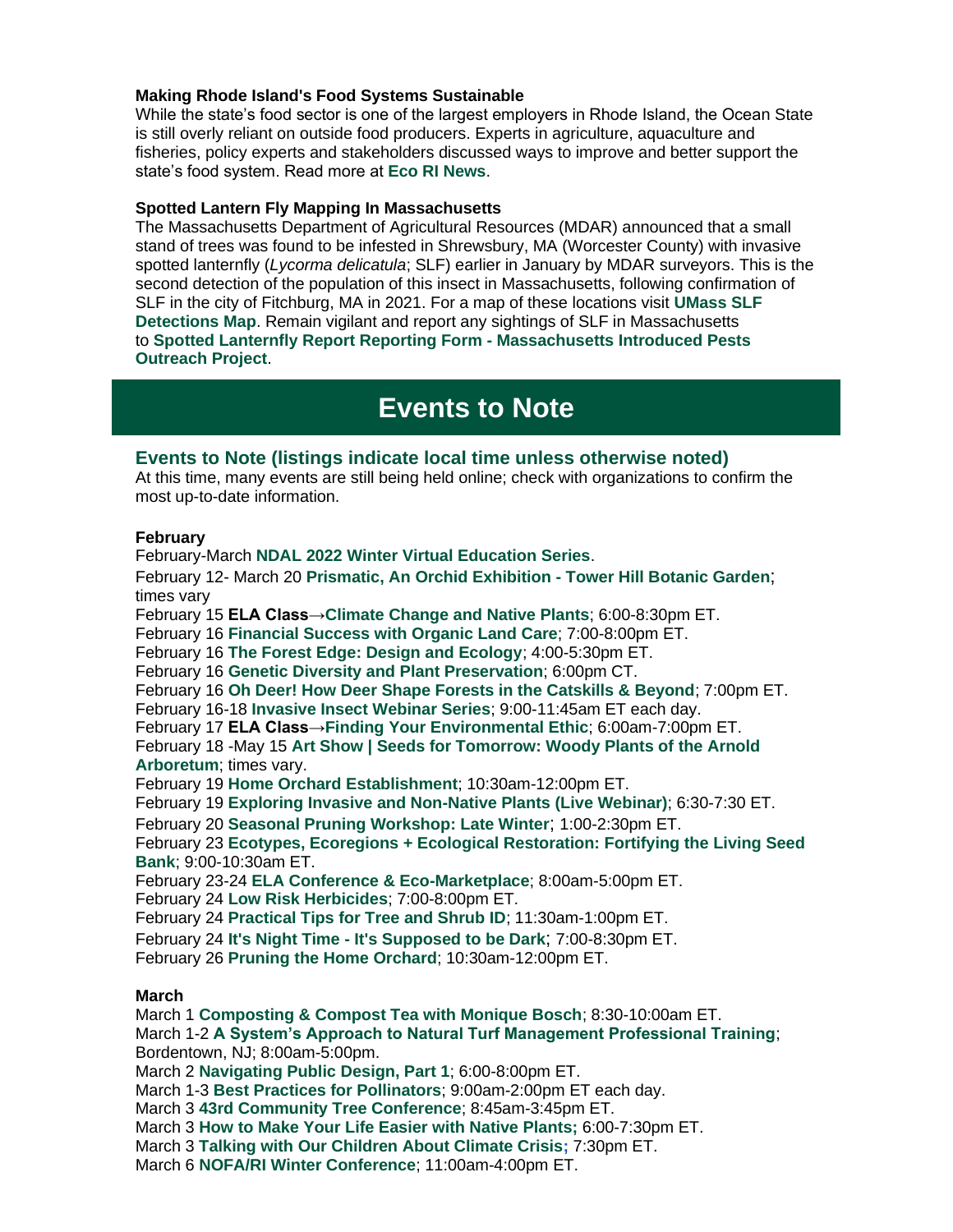March 9 **[Composting 101 with Monique Bosch](https://r20.rs6.net/tn.jsp?f=0018rZkbgqW5TUvayNluqdWO9e-QXgcaex6Ie3siAHlb9j74Oey3eByu-Do5Dk9I2JeV9COiP4wk-1SHonah33Qktg0-oFn9fhUb5S06IYEIDuhwgCl2qP0l6na5HM1TfbnMurDdKQypO7zVydLb2xAWZsgwQrEqgt8VsQCZG4Dcj364k2XSrLYrwoiuemxo_53iN6c0JP4-xJQN0YcN5avyJjisWKaBRud&c=S9sKsTGS6vDjggBL2TOe1jsqFMtZjnNALS53nMWTW9-54jbJNGQgXw==&ch=xX1nnLOwonKBGYjkKM1M2ozIAu3-f_VAygDp6BZPC0QGB8YoZezeig==)**; 6:00-7:30pm ET. March 9 **Ulmus Americana – [Saving an American Icon](https://r20.rs6.net/tn.jsp?f=0018rZkbgqW5TUvayNluqdWO9e-QXgcaex6Ie3siAHlb9j74Oey3eByuyoh40g7oL9CUJyFCHw9E69pZRXcqdMolV02R-syaBYESlCiyVaWMftIPt7DK33Hymu7PhzvZxlZy7-CT1xdpr1P_Zhe35aRezb2Qzjq0VdWDPA9U9Yi-Ef32cE5UdMBu1ZnSz6Upl9DUFEvovPSYlba3a1wtMXfcozNVLw1eySCmmtsL9yP62M=&c=S9sKsTGS6vDjggBL2TOe1jsqFMtZjnNALS53nMWTW9-54jbJNGQgXw==&ch=xX1nnLOwonKBGYjkKM1M2ozIAu3-f_VAygDp6BZPC0QGB8YoZezeig==)**; 6:00-7:00pm ET. March 12 **[Growing Brambles](https://r20.rs6.net/tn.jsp?f=0018rZkbgqW5TUvayNluqdWO9e-QXgcaex6Ie3siAHlb9j74Oey3eByu5y2jKYDBEUEuba4LuA5STZ5WY-nTRVQfXgAm_R53jLcVtdtyHh7Q0uK7HeWXc_4uJYU7oCC5TnlEcG0AXooycrdMtlGQnwHXUHw2K-kRsDLObSDocfEGxSe9q-miHBDC44zKvzNWHq3m9Bx42cZN7w=&c=S9sKsTGS6vDjggBL2TOe1jsqFMtZjnNALS53nMWTW9-54jbJNGQgXw==&ch=xX1nnLOwonKBGYjkKM1M2ozIAu3-f_VAygDp6BZPC0QGB8YoZezeig==)**; 10:30am-noon ET. March 15 **[Going Native with Dan Jaffe Wilder](https://r20.rs6.net/tn.jsp?f=0018rZkbgqW5TUvayNluqdWO9e-QXgcaex6Ie3siAHlb9j74Oey3eByu-Do5Dk9I2JetrrrKkqVQ-RATpGWG04M9tpg1fpZvz44va_bgz6kBHp3r1HBGZhbNedzBFcN6Ul9t_BmBFRbPF50jBGi_UXwwtadDqan19U6r-Llvgc5ovEaMzCZCCszuISaitIX2mZQT4NseyGFsdx_4eWZ9MQ7UQEo_Riq1AWg&c=S9sKsTGS6vDjggBL2TOe1jsqFMtZjnNALS53nMWTW9-54jbJNGQgXw==&ch=xX1nnLOwonKBGYjkKM1M2ozIAu3-f_VAygDp6BZPC0QGB8YoZezeig==)**; 8:30-11:30am ET. March 19 **[Plant, Grow, Nurture: Gardening in Rhythm with Nature](https://r20.rs6.net/tn.jsp?f=0018rZkbgqW5TUvayNluqdWO9e-QXgcaex6Ie3siAHlb9j74Oey3eByu7NmCyQ60gnBBWZoAhF4wWMvIgMSGY7ReLvqhm6RcdG1-oL1HgIzbc9dCVK1C3nk4sXoCXxY5ehs6QK1qsACQHnWrIFVosn_pR2TxbSQNmWz9D29LOUgukHlqO2cpSHkdhb25_shHf6WHU4yLeKE3GQ=&c=S9sKsTGS6vDjggBL2TOe1jsqFMtZjnNALS53nMWTW9-54jbJNGQgXw==&ch=xX1nnLOwonKBGYjkKM1M2ozIAu3-f_VAygDp6BZPC0QGB8YoZezeig==)**; 9:00am. March 23 **[For Us and Them: How Edible Native Plants Can Feed Us and Wildlife](https://r20.rs6.net/tn.jsp?f=0018rZkbgqW5TUvayNluqdWO9e-QXgcaex6Ie3siAHlb9j74Oey3eByu-Do5Dk9I2JeLVBBah6HXAXhrUlsnh1V7xSchC6zWqAQfFu4rCKupJ3QRVEgs1boCfSglIvHcrMGwN1L7XOEM5PaB9xdghIVfeoDFY01D0aFJUvdOR4IHlj8oFkCu-GMUlRpctySWNcXXJyUNMEkQY4FhTU8peVgzEg2XoYp76pvJz-XHjtbHrWsjgnoQOv-bJJl_3cinRORUL0wgRXStx8Ykt0w1wHMoA==&c=S9sKsTGS6vDjggBL2TOe1jsqFMtZjnNALS53nMWTW9-54jbJNGQgXw==&ch=xX1nnLOwonKBGYjkKM1M2ozIAu3-f_VAygDp6BZPC0QGB8YoZezeig==)  [Together](https://r20.rs6.net/tn.jsp?f=0018rZkbgqW5TUvayNluqdWO9e-QXgcaex6Ie3siAHlb9j74Oey3eByu-Do5Dk9I2JeLVBBah6HXAXhrUlsnh1V7xSchC6zWqAQfFu4rCKupJ3QRVEgs1boCfSglIvHcrMGwN1L7XOEM5PaB9xdghIVfeoDFY01D0aFJUvdOR4IHlj8oFkCu-GMUlRpctySWNcXXJyUNMEkQY4FhTU8peVgzEg2XoYp76pvJz-XHjtbHrWsjgnoQOv-bJJl_3cinRORUL0wgRXStx8Ykt0w1wHMoA==&c=S9sKsTGS6vDjggBL2TOe1jsqFMtZjnNALS53nMWTW9-54jbJNGQgXw==&ch=xX1nnLOwonKBGYjkKM1M2ozIAu3-f_VAygDp6BZPC0QGB8YoZezeig==)**; 6:00-8:00pm ET. March 24 **[Kill Your Lawn with Dan Jaffe](https://r20.rs6.net/tn.jsp?f=0018rZkbgqW5TUvayNluqdWO9e-QXgcaex6Ie3siAHlb9j74Oey3eByu-Do5Dk9I2JejmLqc9z6XMSeyr8eVP6DOiqq2LfeVOeqBCDxO2KFK9dnVRNjIrWQaaDQ3tNKVkPM3cVV4XdUMQfjqrOe9umzysz25IViJVBnCYau_OE82lTqrVxI8vsGBDmzn42VtYWMXtsExCk4cXxZK7IUUTQHnuHYCht8Lf9WWiw6B7Gyvzk=&c=S9sKsTGS6vDjggBL2TOe1jsqFMtZjnNALS53nMWTW9-54jbJNGQgXw==&ch=xX1nnLOwonKBGYjkKM1M2ozIAu3-f_VAygDp6BZPC0QGB8YoZezeig==)**; 7:00- 8:30pm ET. March 26 **[Growing Blueberries](https://r20.rs6.net/tn.jsp?f=0018rZkbgqW5TUvayNluqdWO9e-QXgcaex6Ie3siAHlb9j74Oey3eByu5y2jKYDBEUEuba4LuA5STZ5WY-nTRVQfXgAm_R53jLcVtdtyHh7Q0uK7HeWXc_4uJYU7oCC5TnlEcG0AXooycrdMtlGQnwHXUHw2K-kRsDLObSDocfEGxSe9q-miHBDC44zKvzNWHq3m9Bx42cZN7w=&c=S9sKsTGS6vDjggBL2TOe1jsqFMtZjnNALS53nMWTW9-54jbJNGQgXw==&ch=xX1nnLOwonKBGYjkKM1M2ozIAu3-f_VAygDp6BZPC0QGB8YoZezeig==)**; 10:30am-noon ET. March 31- April 1 **[ArborEXPO](https://r20.rs6.net/tn.jsp?f=0018rZkbgqW5TUvayNluqdWO9e-QXgcaex6Ie3siAHlb9j74Oey3eByu-Do5Dk9I2Je8ksnIcg8SeIsHUNE90n8oQ0qXj_QKCY08r5-6-Fx4UtaoyMntmfbaHU6pb86fYj1E0S0DuIZjn0=&c=S9sKsTGS6vDjggBL2TOe1jsqFMtZjnNALS53nMWTW9-54jbJNGQgXw==&ch=xX1nnLOwonKBGYjkKM1M2ozIAu3-f_VAygDp6BZPC0QGB8YoZezeig==)**; times vary.

#### **Anytime**

**[URI Cooperative Extension Learn at Home Webinar Series](https://r20.rs6.net/tn.jsp?f=001AFho08mAnEeBmz843iFWK8NKptjui6lRFEStwzlCyIpUGk5-t9o9e7r1DyUwwx1Zr9ncQo5XvcR251wOMS6rhvmkv80tJ_DW2CLG3eZid2f06skFVz0FEQYsW6y1_cJA4Z13vcSjJj0DTe9oidO8dFb-bsexlUvPweU9jEPfoVQ8_rAXBI0XaIfC51ZFSAYU5up4I7Gnk3AG6x6AWiBIyI4ezJ_2LuvvRSCHfRNyURTp0g-DgZ7Rbw==&c=FELuz_3rfOF6ckbIZGoXYyALx-ce3Pd95vX4qveq6z1wABV3wVGjDQ==&ch=uc69vArgMunqwA4qRtremhqjJJzC5bKqRJOhou9QRAZEkHUgBjD5RQ==) [Deep Roots: Native Plants at Noon](https://r20.rs6.net/tn.jsp?f=0018rZkbgqW5TUvayNluqdWO9e-QXgcaex6Ie3siAHlb9j74Oey3eByu2iWEIqemGVarj_zBlTjym6db4TMujNXpPsNDyHAQCXpRJQwC_IL97NLBNMrdWiPytkJ0Z2_npZjwfuYFgYvw0PjGGYs3TPKEDnjxLHpNyIc&c=S9sKsTGS6vDjggBL2TOe1jsqFMtZjnNALS53nMWTW9-54jbJNGQgXw==&ch=xX1nnLOwonKBGYjkKM1M2ozIAu3-f_VAygDp6BZPC0QGB8YoZezeig==)** 

Submit events by the 10th of the month for inclusion in the upcoming newsletter.



ELA shares job posts as a courtesy to our community, no endorsement implied. Postings will run for two months. Employers are asked to notify ELA if jobs fill before the second posting.

**Wild Seed Project** is excited to hire a Seed Program Manager to lead our native seed collection, processing, and growing program. The Seed Program Manager will work closely with our Founder in their first year to learn our seed program and then will take on full management of our seed-based work. Central to the role will be the development of our new Seed Farm and Nursery, which the Seed Program Manager will help design and then manage ongoing. We are looking for someone who can hit the ground running with a healthy mix of experience in the field and passion for this work. Applications due on March 11, 2022. **[Read the full description here.](https://r20.rs6.net/tn.jsp?f=0018rZkbgqW5TUvayNluqdWO9e-QXgcaex6Ie3siAHlb9j74Oey3eByu-Do5Dk9I2JeXkIeD03IiROqMfxdwcRUImYe4BBtSf_wyPZbSi7aGtjJjvIxk6FXnRfmlKObgxayV9BvQ6YqI5MdXOZkJ6xdNtNfEWvv33VsLsN6fkyMwWKfxK1elbdidjK2iSjHbNVjkLjAhpWkb3HYni7-EBySa5lOHDf7YJyrYSKhibPJ76a5a3rFtor1qa0VzcvK_rrn&c=S9sKsTGS6vDjggBL2TOe1jsqFMtZjnNALS53nMWTW9-54jbJNGQgXw==&ch=xX1nnLOwonKBGYjkKM1M2ozIAu3-f_VAygDp6BZPC0QGB8YoZezeig==)**

#### **Refugia Design/Build**

**R**efugia is an ecological landscape design/build and stewardship firm located in Bala Cynwyd PA. Annual exhibitors and award-winners at PHS's Philadelphia Flower Show, Refugia is known for an immersive, naturalistic design aesthetic, meadow expertise, and their innovative Greenway Network mapping habitat connectivity throughout PA, NJ and DE. Currently seeking:

#### **Landscape Designer\*\***

Seeking an innovative Landscape Designer with 3-5+ years residential design experience and proven in-the-field project management. Must be passionate about ecological design-build and excited to work within a highly collaborative team. Immediate start.

#### **Junior Landscape Designer\*\***

Entry level role assisting lead designer on diversity of projects at all stages of the design process. Must have BLA, BSLA, MLA and 1-3 years relevant field/design experience. Immediate start. **Stewardship/Install Team\*\***

We are also seeking keen hands-on individuals excited about working within ecological landscaping, with a minimum of 2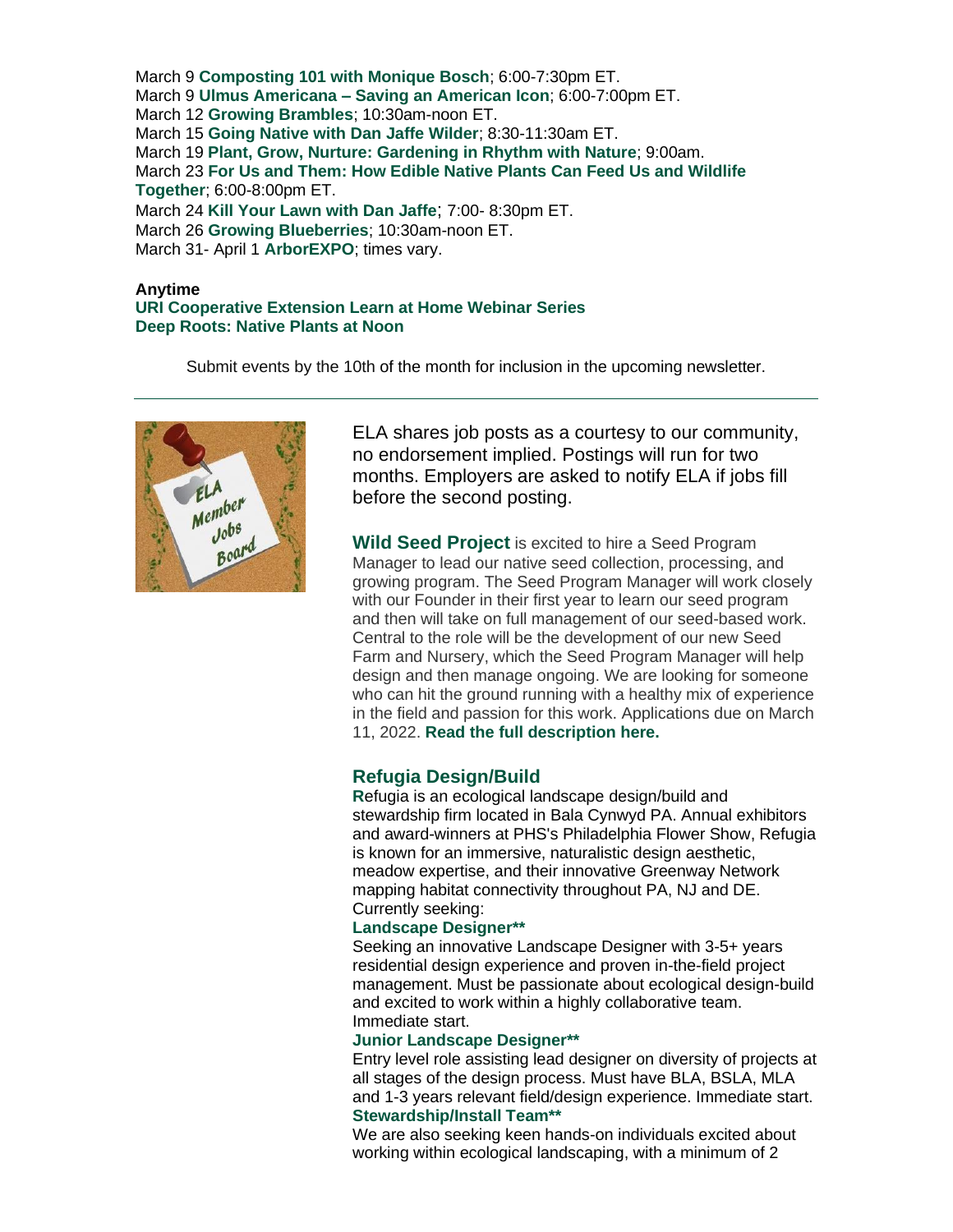years professional gardening experience. Responsibilities include: native landscape maintenance; assistance with new installations (residential and commercial) and site prep; assistance potting, weeding, and watering in the greenhouse. Starting in March.

\*\*All positions are full-time. Competitive salary and benefits package (including healthcare stipend, 401k and paid time off) commensurate with qualifications and

experience. Visit **[www.refugiadesign.com/recruit](https://r20.rs6.net/tn.jsp?f=0018rZkbgqW5TUvayNluqdWO9e-QXgcaex6Ie3siAHlb9j74Oey3eByu7NmCyQ60gnBdu9cS9_d3PAS4mspiJABT7nKl0bYDmtOMfAoG4xSHcci_YyCDaG-7SRKS6JpUikOtknoQPuzgyA6LXClnUcn-t7BgvODhhSZ&c=S9sKsTGS6vDjggBL2TOe1jsqFMtZjnNALS53nMWTW9-54jbJNGQgXw==&ch=xX1nnLOwonKBGYjkKM1M2ozIAu3-f_VAygDp6BZPC0QGB8YoZezeig==)** for all details.

#### **Southwest Boston CDC Green Team**

Job Title: PROGRAM COORDINATOR Hours: March 1 – Sept 30, 2022, 30 hours per week with possibility of continuing year-round to work on additional climate change projects.

Southwest Boston Community Development Corporation (SWBCDC) is a non-profit organization serving Boston's diverse neighborhoods of Hyde Park and Roslindale. We create and preserve affordable housing to prevent displacement of low and moderate-income residents. We work with businesses to strengthen the commercial base of the neighborhoods. We work with residents to develop and implement strategies for climate change mitigation and resiliency, and transit equity along the Fairmount Commuter Rail Line. We employ Boston youth to restore local conservation woodlands and to prepare them for future success. For job details, email Patricia at **[palvarez@swbcdc.org.](mailto:palvarez@swbcdc.org)** 

**Weston Nurseries**, located in Hopkinton, MA is looking for a Landscape Lead Designer. The person in this role: Interfaces with clients and ensures that all of client's concerns are addressed in a timely and professional manner; Produces quality landscape designs that are based on client's needs and ensure plantings success; Partners with entire garden center staff to ensure all facets of the design and installation process are efficient and meet the client's expectations. We offer extremely competitive wages and one of the best benefit packages in the industry. **[Read the full job description here](https://r20.rs6.net/tn.jsp?f=0018rZkbgqW5TUvayNluqdWO9e-QXgcaex6Ie3siAHlb9j74Oey3eByu5y2jKYDBEUE7Hx8ARmUsBairsJiMeAJ52gel0boPQUqzMUaFcFl3XJxR66G6byQHCGoujKWB_B9C7x3N44qDvTvPT7jfMm4y7jybTsllXlnRKsakOOLdJ8gEp61_3C51Eq_Hb7P_oPmP3lwf4abdwU=&c=S9sKsTGS6vDjggBL2TOe1jsqFMtZjnNALS53nMWTW9-54jbJNGQgXw==&ch=xX1nnLOwonKBGYjkKM1M2ozIAu3-f_VAygDp6BZPC0QGB8YoZezeig==)**.

**Weston Nurseries**, located in Hopkinton, MA is looking for several individuals to install plant material at customers' sites. A partial list of duties and responsibilities include: Must be able to follow directions easily and complete the requests of the crew foreman. Assist with unloading of work trucks and delivery trucks. Assist with site set up of plant materials. Maintain job site staging area clean and organized. Assist in keeping the job site tidy, organized and safe. Use all installation tools according to company safety policy. Comply with company safety policy at all times. We offer extremely competitive wages and one of the best benefit packages in the industry. **[Read the full job](https://r20.rs6.net/tn.jsp?f=0018rZkbgqW5TUvayNluqdWO9e-QXgcaex6Ie3siAHlb9j74Oey3eByuyl1GTDCW45r2b6ispiScUvZUhdNQGAp0aY-AtfNrp8dsVUqU8fAk6oP8X3ZMz9SuUEp-plufj1CrToXeo5J5vC2V1ymtLyZ8k4fUu985QR5DZZfVUFs28i5N-W8v1XtEzxa_R6hICpd-Py-97tEXkbkjdaE0AeawTUqxvwuoS5KZO1vlZ6AD1N0XxqMNkAd7lxAD6OPx3ihvehnG4ibBu5yzyXaJFGP-t4nN5mj3EmKIjUAfwdb-mIG_P_TLImWG9A51Ym_Wku7SxeHP9yhS2HFxDzJsSXp6Q_nW3jGWl4AkfGM_owxJtiaNe5w-OkRk6dlyvgTA0orrlwDmnPCRRJIO9nNx85djeq5ymN88dwMVhPMjp5n6iIb2iAqPs8Jn0e8Vb2QyySXI1YxnBTdNj0=&c=S9sKsTGS6vDjggBL2TOe1jsqFMtZjnNALS53nMWTW9-54jbJNGQgXw==&ch=xX1nnLOwonKBGYjkKM1M2ozIAu3-f_VAygDp6BZPC0QGB8YoZezeig==)  [description](https://r20.rs6.net/tn.jsp?f=0018rZkbgqW5TUvayNluqdWO9e-QXgcaex6Ie3siAHlb9j74Oey3eByuyl1GTDCW45r2b6ispiScUvZUhdNQGAp0aY-AtfNrp8dsVUqU8fAk6oP8X3ZMz9SuUEp-plufj1CrToXeo5J5vC2V1ymtLyZ8k4fUu985QR5DZZfVUFs28i5N-W8v1XtEzxa_R6hICpd-Py-97tEXkbkjdaE0AeawTUqxvwuoS5KZO1vlZ6AD1N0XxqMNkAd7lxAD6OPx3ihvehnG4ibBu5yzyXaJFGP-t4nN5mj3EmKIjUAfwdb-mIG_P_TLImWG9A51Ym_Wku7SxeHP9yhS2HFxDzJsSXp6Q_nW3jGWl4AkfGM_owxJtiaNe5w-OkRk6dlyvgTA0orrlwDmnPCRRJIO9nNx85djeq5ymN88dwMVhPMjp5n6iIb2iAqPs8Jn0e8Vb2QyySXI1YxnBTdNj0=&c=S9sKsTGS6vDjggBL2TOe1jsqFMtZjnNALS53nMWTW9-54jbJNGQgXw==&ch=xX1nnLOwonKBGYjkKM1M2ozIAu3-f_VAygDp6BZPC0QGB8YoZezeig==)**.

**The High Line** - Director of Horticulture The High Line seeks a strong, intuitive leader with a passion for urban horticulture and public space management for our next